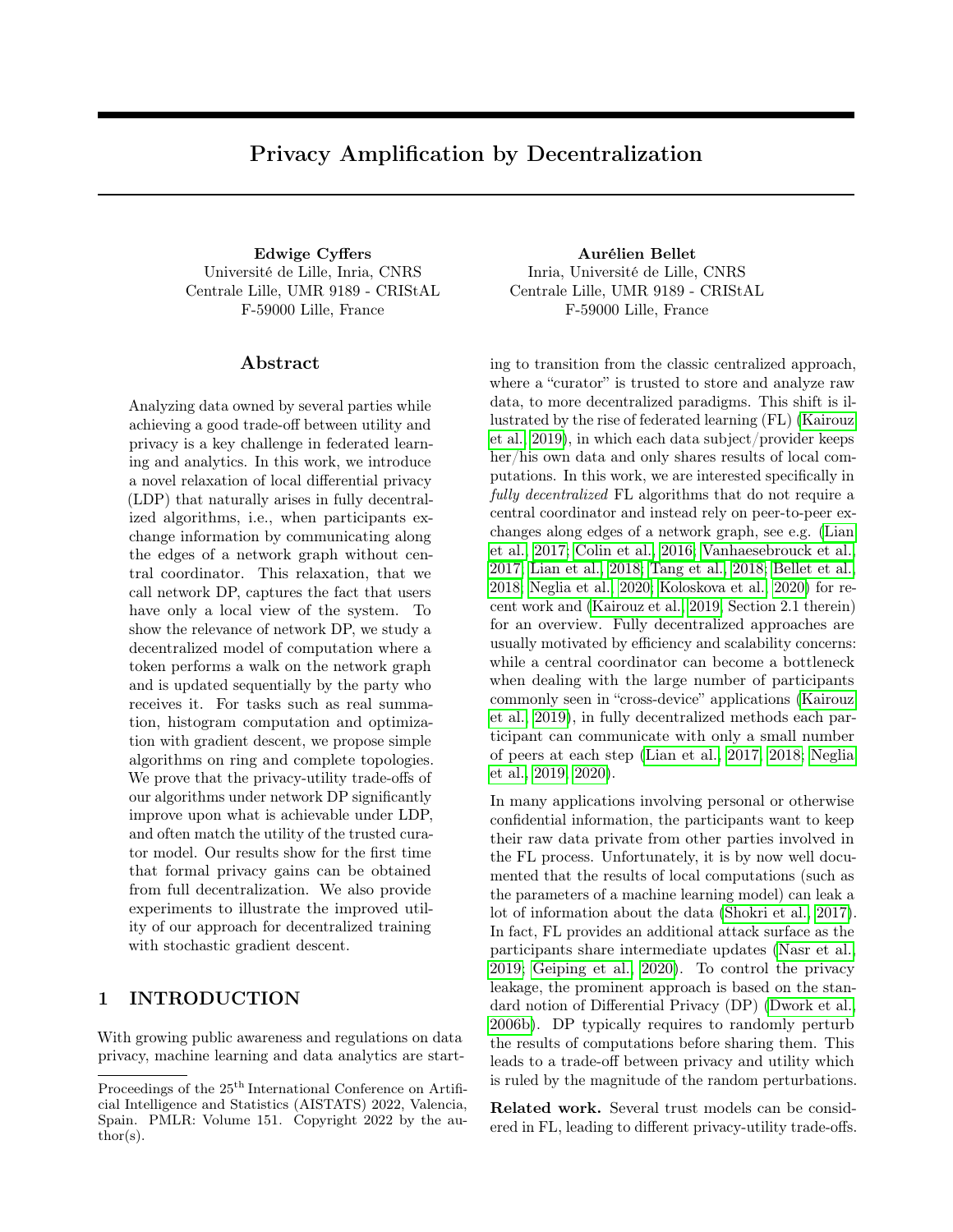The strongest model is local differential privacy (LDP) [\(Kasiviswanathan et al., 2008;](#page-9-5) [Duchi et al., 2013\)](#page-9-6), where each participant (user) does not trust anyone and aims to protect against an adversary that can observe everything that she/he shares. In LDP, random perturbations are performed locally by each user, making it convenient to design private versions of fully decentralized algorithms in this model (see e.g., [Huang](#page-9-7) [et al., 2015;](#page-9-7) [Bellet et al., 2018;](#page-9-2) [Li et al., 2018;](#page-10-9) [Cheng](#page-9-8) [et al., 2019;](#page-9-8) [Zhang et al., 2018;](#page-10-10) [Xu et al., 2020\)](#page-10-11). Unfortunately, LDP comes at a great cost in utility: for real summation with  $n$  users, the best possible error real summation with *n* users, the best possible error<br>under LDP is a factor  $\sqrt{n}$  larger than in the centralized (trusted curator) model of DP [\(Chan et al., 2012a\)](#page-9-9). The fundamental limits of machine learning under LDP have been studied by [Zheng et al.](#page-10-12) [\(2017\)](#page-10-12) and [Wang](#page-10-13) [et al.](#page-10-13) [\(2018\)](#page-10-13).

The limitations of LDP have motivated the study of intermediate trust models, where LDP is relaxed so as to obtain better utility while still avoiding the need for a trusted curator. A popular approach is to resort to cryptographic primitives to securely aggregate user contributions [\(Dwork et al., 2006a;](#page-9-10) [Shi et al., 2011;](#page-10-14) [Bonawitz](#page-9-11) [et al., 2017;](#page-9-11) [Chan et al., 2012b;](#page-9-12) [Jayaraman et al., 2018;](#page-9-13) [Bell et al., 2020;](#page-9-14) [Sabater et al., 2020\)](#page-10-15) or to securely shuffle the set of user messages so as to hide their source [\(Cheu et al., 2019;](#page-9-15) [Erlingsson et al., 2019;](#page-9-16) [Balle](#page-8-0) [et al., 2019b,](#page-8-0)[a;](#page-8-1) [Ghazi et al., 2020;](#page-9-17) [Feldman et al., 2020\)](#page-9-18). At the cost of additional computation/communication overhead, these relaxations can provably lead to significant improvements in the privacy-utility trade-off (sometimes matching the trusted curator model). However, they require all users to interact with each other at each step and/or rely on a central coordinator. These solutions thus appear to be incompatible with full decentralization.

A related line of work has studied mechanisms that "amplify" the DP guarantees of a private algorithm. Beyond privacy amplification by shuffling [\(Erlingsson](#page-9-16) [et al., 2019;](#page-9-16) [Balle et al., 2019b;](#page-8-0) [Feldman et al., 2020\)](#page-9-18) (based on the shuffling primitive mentioned above), we can mention amplification by subsampling [\(Balle et al.,](#page-8-2) [2018\)](#page-8-2) and amplification by iteration [\(Feldman et al.,](#page-9-19) [2018\)](#page-9-19). These schemes are generally difficult to leverage in a federated/decentralized setting: the former requires that the identity of subsampled participants remain secret, while the latter assumes that only the final result is revealed.

Our contributions. In this work, we propose a *novel* relaxation of LDP where users have only a local view of the decentralized system, which is a natural assumption in fully decentralized settings. This relaxation, called network differential privacy, effectively captures the fact that each user only observes information received from her/his neighbors in the network graph. Network DP can also account for potential collusions between users. We initiate the study of algorithms under network DP in a decentralized model of computation where a token containing the current estimate performs a walk on the network graph and is updated sequentially by the user who receives it. This model has been studied in previous work as a way to perform (non-private) decentralized estimation and optimization with less communication and computation overhead than algorithms that require all users to communicate with their neighbors at each step [\(Ram et al., 2009;](#page-10-16) [Johansson et al., 2009;](#page-9-20) [Mao et al., 2020;](#page-10-17) [Ayache and](#page-8-3) [Rouayheb, 2020\)](#page-8-3).

We start by analyzing the case of a (deterministic) walk over a directed ring for the tasks of computing real summations and discrete histograms. In both cases, we propose simple algorithms which achieve a privacy we propose simple algorithms which achieve a privacy gain of  $O(1/\sqrt{n})$  compared to LDP, thereby *match*ing the privacy-utility trade-off of a trusted aggregator without relying on any costly secure multi-party computation protocol. Noting that the ring topology is not very robust to collusions, we then consider the case of random walks over a complete graph. We provide an algorithm for real summation and prove a privacy amplification result of  $O(1/\sqrt{n})$  compared to the same algorithm analyzed under LDP, again matching the privacy-utility trade-off of the trusted curator model. We also discuss a natural extension for computing discrete histograms. Finally, we turn to the task of optimization with stochastic gradient descent and propose a decentralized SGD algorithm that achieves a privacy a decentralized SGD algorithm that achieves a privacy<br>amplification of  $O(\ln n/\sqrt{n})$  in some regimes, nearly matching the utility of centralized differentially private SGD [\(Bassily et al., 2014\)](#page-9-21). Interestingly, the above algorithms can tolerate a constant number of collusions at the cost of some reduction in the privacy amplification effect. At the technical level, our theoretical analysis leverages recent results on privacy amplification by subsampling [\(Balle et al., 2018\)](#page-8-2), shuffling [\(Erlingsson](#page-9-16) [et al., 2019;](#page-9-16) [Balle et al., 2019b;](#page-8-0) [Feldman et al., 2020\)](#page-9-18) and iteration [\(Feldman et al., 2018\)](#page-9-19) in a novel decentralized context: this is made possible by the restricted view of participants offered by decentralized algorithms and adequately captured by our notion of network DP. At the empirical level, we show through experiments that privacy gains are significant in practice both for simple analytics and for training models in federated learning scenarios.

To the best of our knowledge, our work is the first to show that formal privacy gains can be naturally obtained from full decentralization (i.e., from having no central coordinator). Our results imply that the true privacy guarantees of some fully decentralized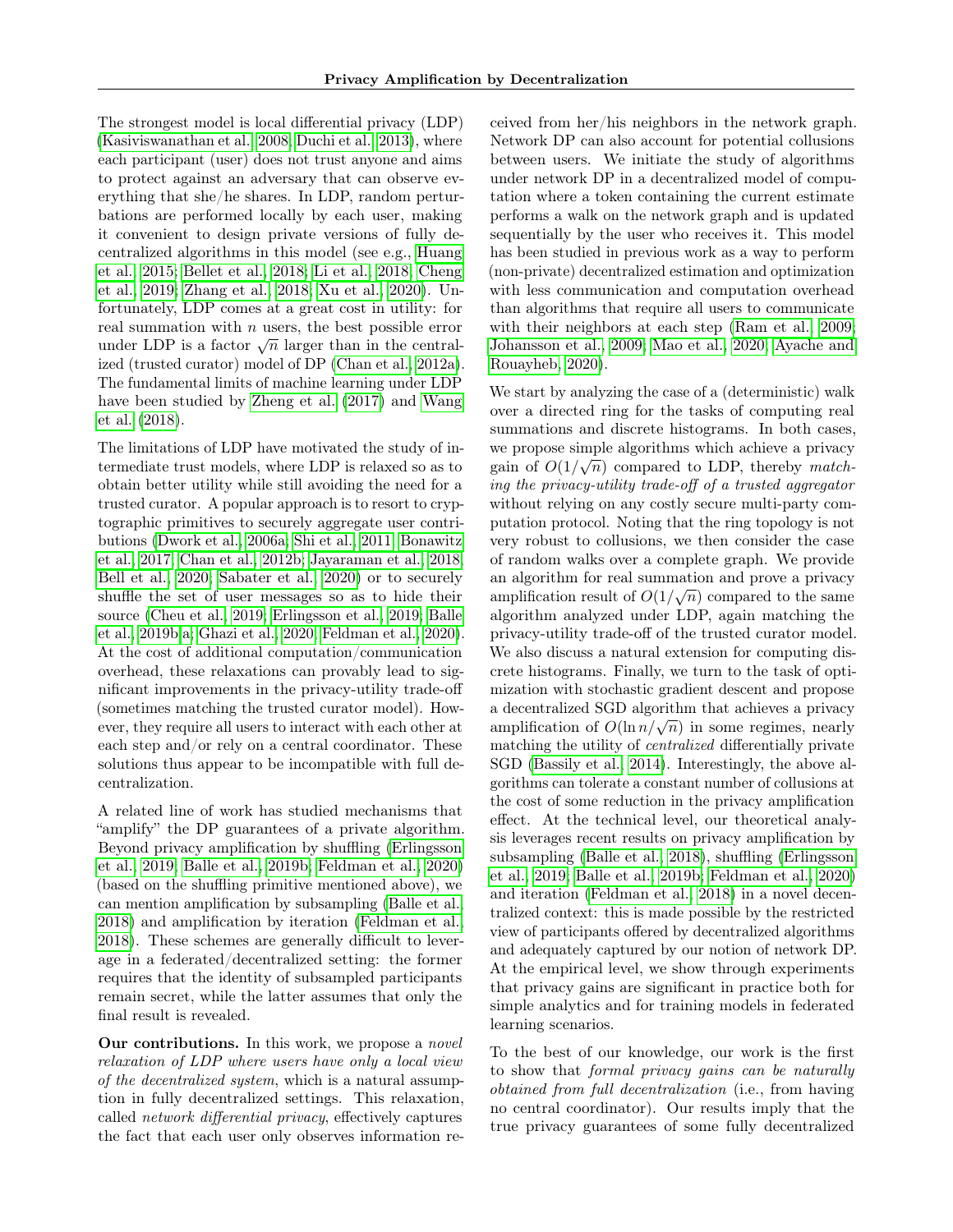algorithms have been largely underestimated, providing a new incentive for using such approaches beyond the usual motivation of scalability. We believe that our work opens several promising perspectives, which we outline in the conclusion.

Paper outline. The paper is organized as follows. Section [2](#page-2-0) introduces our notion of network DP and the decentralized model of computation that we study. Section [3](#page-3-0) focuses on the case of a fixed ring topology, while Section [4](#page-4-0) considers random walks on a complete graph. We present some numerical results in Section [5](#page-6-0) and draw some perspectives for future work in Section [6.](#page-8-4)

# <span id="page-2-0"></span>2 NETWORK DP AND DECENTRALIZED MODEL

Let  $V = \{1, \ldots, n\}$  be a set of n users (or parties), which are assumed to be honest-but-curious (i.e., they truthfully follow the protocol). Each user  $u$  holds a private dataset  $D_u$ , which we keep abstract at this point. We denote by  $D = D_1 \cup \cdots \cup D_n$  the union of all user datasets, and by  $D \sim_u D'$  the fact that datasets D and  $D'$  of same size differ only on user u's data. This defines a neighboring relation over datasets which is sometimes referred to as user-level DP [\(McMahan](#page-10-18) [et al., 2018\)](#page-10-18). This relation is weaker than the one used in classic DP and will thus provide stronger privacy guarantees. Indeed, it seeks to hide the influence of a user's whole dataset rather than a single of its data points.

We consider a fully decentralized setting, in which users are nodes in a network graph  $G = (V, E)$  and an edge  $(u, v) \in E$  indicates that user u can send messages to user  $v$ . The graph may be directed or undirected, and could in principle change over time although we will restrict our attention to fixed topologies. For the purpose of quantifying privacy guarantees, a decentralized algorithm  $A$  will be viewed as a (randomized) mapping which takes as input a dataset  $D$  and outputs the transcript of all messages exchanged between users over the network. We denote the (random) output in an abstract manner by  $\mathcal{A}(D) = ((u, m, v) :$ user u sent message with content m to user  $v$ ).

Network DP. The key idea of our new relaxation of LDP is to consider that a given user does not have access to the full transcript  $A(D)$  but only to the messages she/he is involved in (this can be enforced by the use of secure communication channels). We denote the corresponding view of a user  $u$  by

<span id="page-2-4"></span>
$$
\mathcal{O}_u(\mathcal{A}(D)) = ((v, m, v') \in \mathcal{A}(D) : v = u \text{ or } v' = u).
$$
\n(1)

<span id="page-2-2"></span>**Definition 1** (Network Differential Privacy). An algorithm A satisfies  $(\varepsilon, \delta)$ -network DP if for all pairs of distinct users  $u, v \in V$  and all pairs of neighboring datasets  $D \sim_u D'$ , we have:

<span id="page-2-1"></span>
$$
\mathbb{P}(\mathcal{O}_v(\mathcal{A}(D))) \le e^{\varepsilon} \mathbb{P}(\mathcal{O}_v(\mathcal{A}(D'))) + \delta. \tag{2}
$$

Network DP essentially requires that for any two users  $u$  and  $v$ , the information gathered by user  $v$  during the execution of  $A$  should not depend too much on user  $u$ 's data. Network DP can be thought of as analyzing the composition of the operator  $\mathcal{O}_v$  with the algorithm  $\mathcal{A}$ . The hope is that in some cases  $\mathcal{O}_v \circ \mathcal{A}$  is more private than A: in other words, that applying  $\mathcal{O}_v$  amplifies the privacy guarantees of A. Note that if  $\mathcal{O}_v$  is the identity map (i.e., if each user is able to observe all messages), then Eq. [2](#page-2-1) boils down to local DP.

We can naturally extend Definition [1](#page-2-2) to account for potential collusions between users. As common in the literature, we assume an upper bound  $c$  on the number of users that can possibly collude. The identity of colluders is however unknown to other users. In this setting, we would like to be private with respect to the aggregated information  $\mathcal{O}_{V'} = \bigcup_{v \in V'} \mathcal{O}_v$  acquired by any possible subset  $V'$  of c users, as captured by the following generalization of Definition [1.](#page-2-2)

<span id="page-2-3"></span>Definition 2 (Network DP with collusions). An alqorithm A is  $(c, \varepsilon, \delta)$ -network DP if for each user u, all subsets  $V' \subset V$  such that  $|V'| \leq c$ , and all pairs of neighboring datasets  $D \sim_u D'$ , we have:

$$
\mathbb{P}(\mathcal{O}_{V'}(\mathcal{A}(D)) \le e^{\varepsilon} \mathbb{P}(\mathcal{O}_{V'}(\mathcal{A}(D')) + \delta. \tag{3}
$$

Decentralized computation model. In this work, we study network DP for decentralized algorithms that perform computations via sequential updates to a token  $\tau$  walking through the nodes by following the edges of the graph G. At each step, the token  $\tau$  resides at some node  $u$  and is updated by

$$
\tau \leftarrow \tau + x_u^k, \quad \text{with } x_u^k = g^k(\tau; D_u), \tag{4}
$$

where  $x_u^k = g^k(\tau; D_u)$  denotes the contribution of user u. The notation highlights the fact that this contribution may depend on the current value  $\tau$  of the token as well as on the number of times  $k$  that the token visited u so far. The token  $\tau$  is then sent to another user v for which  $(u, v) \in E$ .

Provided that the walk follows some properties (e.g., corresponds to a deterministic cycle or a random walk that is suitably ergodic), this model of computation allows to optimize sums of local cost functions using (stochastic) gradient descent [\(Ram et al., 2009;](#page-10-16) [Jo](#page-9-20)[hansson et al., 2009;](#page-9-20) [Mao et al., 2020;](#page-10-17) [Ayache and](#page-8-3) [Rouayheb, 2020\)](#page-8-3) (sometimes referred to as incremental gradient methods) and hence to train machine learning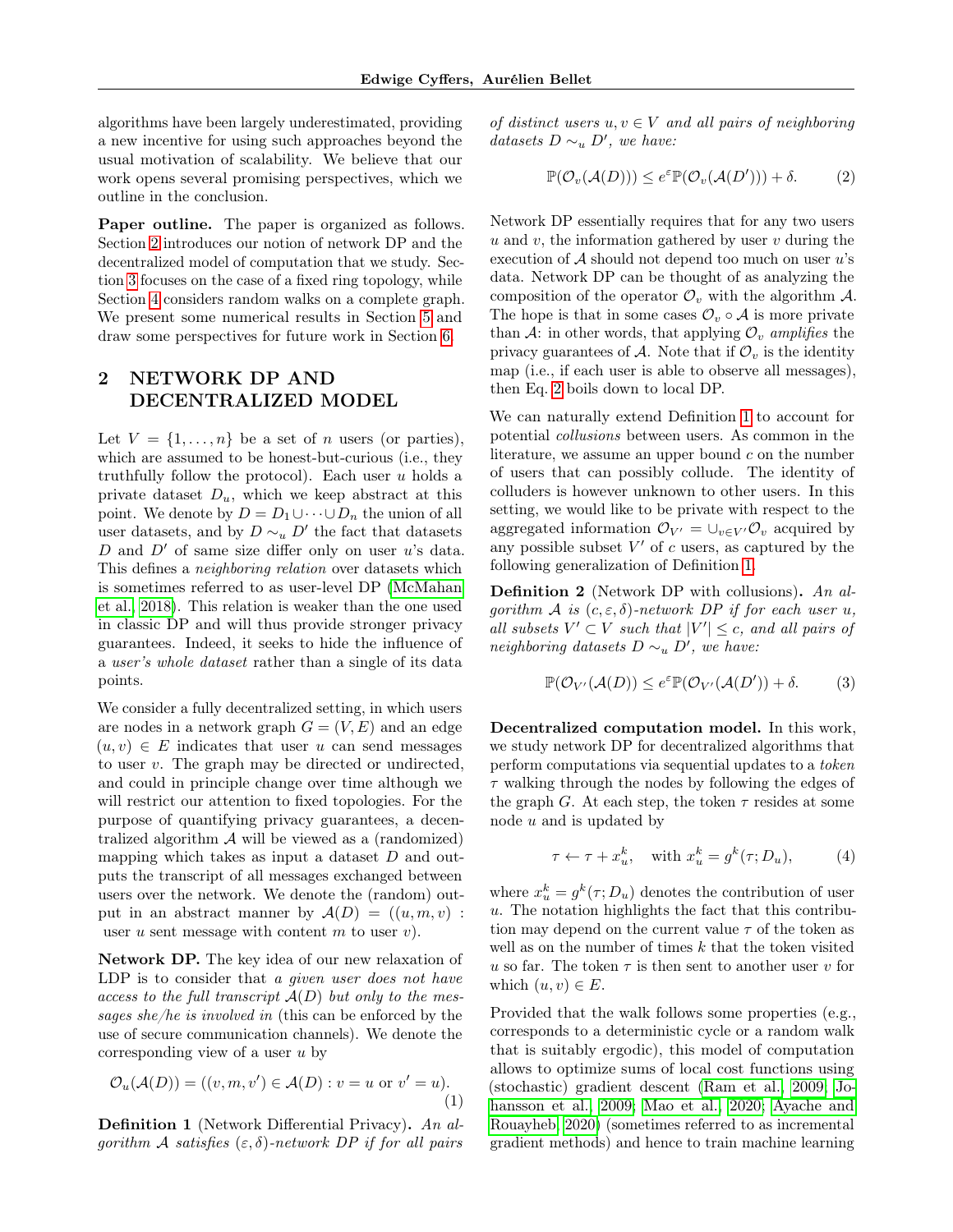<span id="page-3-1"></span>Algorithm 1 Private real summation on the ring.

1:  $\tau \leftarrow 0; a \leftarrow 0$ 2: for  $k = 1$  to K do 3: for  $u = 1$  to n do 4: if  $a = 0$  then 5:  $\tau \leftarrow \tau + \text{Perturb}(x_u^k; \sigma_{loc})$ 6:  $a = n - 2$ 7: else 8:  $\tau \leftarrow \tau + x_u^k$ ;  $a \leftarrow a - 1$ 9: return  $\tau$ 

models. In this case, the token  $\tau$  holds the model parameters and  $x_u^k$  is a (stochastic) gradient of the local loss function of user u evaluated at  $\tau$ . Such decentralized algorithms can also be used to compute summaries of the users' data, for instance any commutative and associative operation like sums/averages and discrete histograms. In these cases, the contributions of a given user may correspond to different values acquired over time, such as power consumption in smart metering or item ratings in collaborative filtering applications.

### <span id="page-3-0"></span>3 WALK ON A RING

In this section, we start by analyzing a simple special case where the graph is a directed ring, i.e.,  $E =$  $\{(u, u + 1)\}_{u=1}^{n-1} \cup \{(n, 1)\}.$  The token starts at user 1 and goes through the ring  $K$  times. The ring (i.e., ordering of the nodes) is assumed to be public.

### <span id="page-3-4"></span>3.1 Real Summation

We first consider the task of estimating the sum  $\bar{x} = \sum_{u=1}^{n} \sum_{k=1}^{K} x_u^k$  where the x's are bounded real numbers and  $x_u^k$  represents the contribution of user u at round  $k$ . For this problem, the standard approach in local DP is to add random noise to each single contribution before releasing it. For generality, we consider an abstract mechanism  $Perturb(x; \sigma)$  which adds centered noise with standard deviation  $\sigma$  to the contribution x (e.g., the Gaussian or Laplace mechanism). Let  $\sigma_{loc}$ be the standard deviation of the noise required so that Perturb $(\cdot; \sigma_{loc})$  satisfies  $(\varepsilon, \delta)$ -LDP.

Consider now the simple decentralized protocol in Algorithm [1,](#page-3-1) where noise with the same standard deviation  $\sigma_{loc}$  is added only once every  $n-1$  hops of the token. By leveraging the fact that the view of each user  $u$  is restricted to the values taken by the token at each of its  $K$  visits to  $u$ , combined with advanced composition [\(Dwork et al., 2010b\)](#page-9-22), we have the following result (see Appendix [A](#page-11-0) for the proof).

<span id="page-3-6"></span>**Theorem [1](#page-3-1).** Let  $\varepsilon, \delta > 0$ . Algorithm 1 outputs an unbiased estimate of  $\bar{x}$  with standard deviation  $\sqrt{\lfloor Kn/(n-1)\rfloor} \sigma_{loc}$ , and is  $(\sqrt{2K \ln(1/\delta)})\varepsilon + K \varepsilon (e^{\varepsilon} -$ 1),  $K\delta + \delta'$ )-network DP for any  $\delta' > 0$ .

To match the same privacy guarantees, LDP incurs a To match the same privacy guarantees, LDP incurs a<br>standard deviation of  $\sqrt{Kn\sigma_{loc}}$ . Therefore, Algorithm [1](#page-3-1) provides an  $O(1/\sqrt{n})$  reduction in error or, equivalently, an  $O(1/\sqrt{n})$  gain in  $\varepsilon$ . In fact, Algorithm [1](#page-3-1) achieves the same privacy-utility trade-off as a trusted central aggregator that would iteratively aggregate the raw contributions of all users at each round  $k$  and perturb the result before sending it to the users, as done in federated learning algorithms with a trusted server [\(Kairouz et al., 2019\)](#page-9-0).

<span id="page-3-3"></span>Remark 1. We can design variants of Algorithm [1](#page-3-1) in which noise addition is distributed across users. Using the Gaussian mechanism, each user can add noise with √ std. dev.  $\sigma'_{loc} = \sigma_{loc}/\sqrt{n}$ , except for the very first contribution which requires std. dev.  $\sigma_{loc}$  to properly hide the contributions of users in the first cycle. The total added noise has std. dev.  $\sqrt{[Kn/(n-1)] + 1}\sigma_{loc}$ , leading to same utility as Algorithm [1](#page-3-1) (up to a constant factor that is negligible when  $K$  is large).

#### <span id="page-3-5"></span>3.2 Discrete Histogram Computation

We now turn to the computation of histograms over a discrete domain  $[L] = \{1, \ldots, L\}$ . The goal is to compute  $h \in \mathbb{N}^L$  s.t.  $h_l = \sum_{u=1}^n \sum_{k=1}^K \mathbb{I}[x_u^k = l]$ , where  $x_u^k \in [L]$ . A classic approach in LDP is based on L-ary randomized response [\(Kairouz et al., 2014\)](#page-9-23), where each user submits its true value with probability  $1-\gamma$  and a uniformly random value with probability  $\gamma$ . We denote this primitive by  $RR_{\gamma}: [L] \rightarrow [L]$ .

In our setting with a ring network, we propose Algorithm [2,](#page-4-1) where each contribution of a user is randomized using  $RR_{\gamma}$  before being added to the token  $\tau \in \mathbb{N}^{L}$ . Additionally,  $\tau$  is initialized with enough random elements to hide the first contributions. Note that at each step, the token contains a partial histogram equivalent to a shuffling of the contributions added so far, allowing us to leverage results on privacy amplification by shuffling [\(Erlingsson et al., 2019;](#page-9-16) [Balle et al., 2019b;](#page-8-0) [Feldman et al., 2020\)](#page-9-18). In particular, we can prove the following utility and privacy guarantees for Algorithm [2](#page-4-1) (see Appendix [B](#page-11-1) for the proof).

<span id="page-3-2"></span>**Theorem 2.** Let  $\epsilon < \frac{1}{2}$ ,  $\delta \in (0, \frac{1}{100})$ , and  $n > 1000$ . Let  $\gamma = L/(\exp(12\varepsilon\sqrt{\log(1/\delta)/n}) + L - 1)$ . Algorithm [2](#page-4-1) outputs an unbiased estimate of the histogram with  $\gamma n(K+1)$  expected random responses. Furthermore, it satisfies  $(\sqrt{2K\ln(1/\delta')\varepsilon}+K\varepsilon(e^{\varepsilon}-1), K\delta+\delta')$ -network DP for any  $\delta' > 0$ .

Achieving the same privacy in LDP would require  $\gamma$ Achieving the same privacy in LDr would require  $\gamma$  to be constant in n, hence  $\sqrt{n}$  times more random responses. Equivalently, if we fix utility (i.e.,  $\gamma$ ), Theo-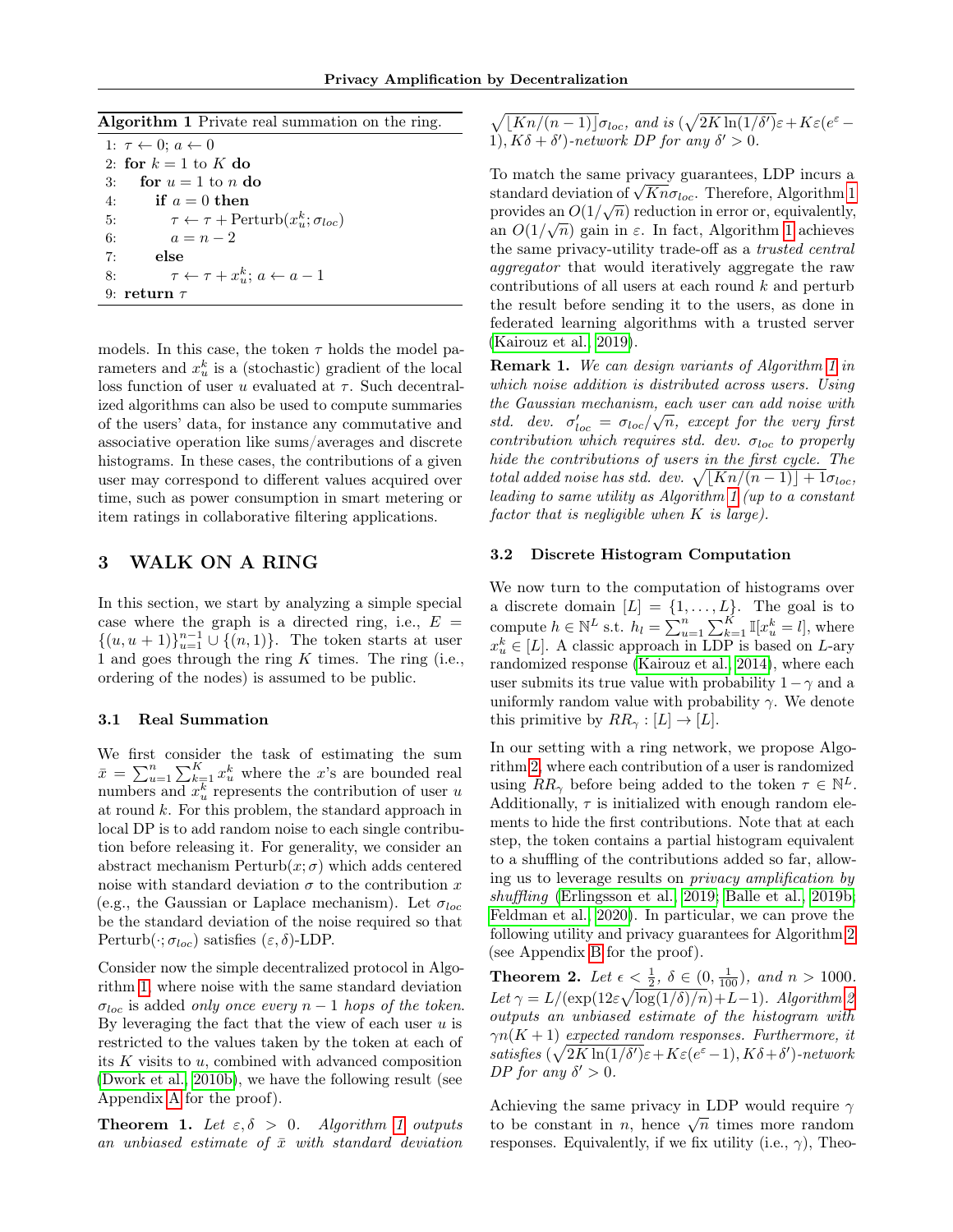<span id="page-4-1"></span>

| Algorithm 2 Private histogram on the ring. |  |  |  |  |  |  |
|--------------------------------------------|--|--|--|--|--|--|
|--------------------------------------------|--|--|--|--|--|--|

| 1: Init. $\tau \in \mathbb{N}^L$ with $\gamma n$ random elements |
|------------------------------------------------------------------|
| 2: for $k = 1$ to K do                                           |
| for $u = 1$ to n do<br>3:                                        |
| 4: $y_n^k \leftarrow RR_\gamma(x_n^k)$                           |
| 5: $\tau[y_n^k] \leftarrow \tau[y_n^k] + 1$                      |
| 6: for $i = 0$ to $L - 1$ do                                     |
| 7: $\tau[i] \leftarrow \frac{\tau[i]-\gamma/L}{1-\gamma}$        |
| 8: return $\tau$                                                 |

rem [2](#page-4-1) shows that Algorithm 2 again provides a privacy gain of  $\frac{1}{n}\sqrt{n/\ln(1/\delta)} = O(1/\sqrt{n})$  compared to LDP.

Remark [2](#page-3-2). For clarity, Theorem 2 relies on the amplification by shuffling result of [Erlingsson et al.](#page-9-16) [\(2019\)](#page-9-16) which has a simple closed form. A tighter and more general result (with milder restrictions on the values of  $n, \varepsilon$  and  $\delta$ ) can be readily obtained by using the results of [Balle et al.](#page-8-0) [\(2019b\)](#page-8-0) and [Feldman et al.](#page-9-18) [\(2020\)](#page-9-18).

Remark 3. Algorithm [1](#page-3-1) (real summation) can also be used to perform histogram computation. However, for domains of large cardinality L (e.g.,  $L \gg n$ ), Algorithm [2](#page-4-1) requires fewer random numbers and maintains a sparse (more compact) representation of the histogram.

### <span id="page-4-4"></span>3.3 Discussion

We have seen that decentralized computation over a ring provides a simple way to achieve utility similar to a trusted aggregator thanks to the sequential communication that hides the contribution of previous users in a summary. We emphasize that this is achieved without relying on a central server (only local communications) or resorting to costly multi-party computation protocols (only two secure communication channels per user are needed). Interestingly, the ring topology is often used in practical deployments and theoretical analysis of (non-private) decentralized algorithms [\(Lian et al.,](#page-10-0) [2017;](#page-10-0) [Tang et al., 2018;](#page-10-3) [Koloskova et al., 2020;](#page-10-5) [Neglia](#page-10-4) [et al., 2020;](#page-10-4) [Marfoq et al., 2020\)](#page-10-19), owing to its simplicity and good empirical performance. Finally, we note an interesting connection between the case of network DP over a ring topology and the pan-privacy model for streaming algorithms [\(Dwork et al., 2010a\)](#page-9-24) (see Appendix [C](#page-12-0) for details).

Despite the above advantages, the use of a fixed ring topology has some limitations. First, the above algorithms are not robust to collusions: in particular, if two users collude and share their view, Algorithm [1](#page-3-1) does not satisfy DP. While this can be mitigated by distributing the noise addition across users (Remark [1\)](#page-3-3), a node placed between two colluding nodes (or with few honest users in-between) would suffer largely degraded privacy guarantees. A similar reasoning holds

<span id="page-4-2"></span>

| Algorithm 3 Private summation on a complete graph. |  |  |  |  |  |
|----------------------------------------------------|--|--|--|--|--|
|----------------------------------------------------|--|--|--|--|--|

1:  $\tau \leftarrow 0, k_1 \leftarrow 0, \ldots, k_n \leftarrow 0$ 2: for  $t = 1$  to T do 3: Draw  $u \sim \mathcal{U}(1,\ldots,n)$ 4:  $k_u \leftarrow k_u + 1$ 5:  $\tau \leftarrow \tau + \text{Perturb}(x_u^{k_u}; \sigma_{loc})$ 6: return  $\tau$ 

for Algorithm [2.](#page-4-1) Second, a fixed ring topology is not well suited to extensions to gradient descent, where we would like to leverage privacy amplification by iteration [\(Feldman et al., 2018\)](#page-9-19). In the latter, the privacy guarantee for a given user (data point) grows with the number of gradient steps that come after it. In a fixed ring, the privacy of a user  $u$  with respect to another user  $v$  would thus depend on their relative positions in the ring (e.g., there would be no privacy amplification when  $v$  is the user who comes immediately after  $u$ ). These limitations motivate us to consider random walks on a complete graph.

### <span id="page-4-0"></span>4 WALK ON COMPLETE GRAPH

In this section, we consider the case of a random walk on the complete graph. In other words, at each step, the token is sent to a user chosen uniformly at random among  $V$ . We consider random walks of fixed length  $T > 0$ , hence the number of times a given user contributes is itself random. We assume the token path to be hidden, including the previous sender and the next receiver, so the only knowledge of a user is the content of the messages that she/he receives and sends.

#### 4.1 Real Summation

For real summation, we consider the simple and natural protocol shown in Algorithm [3:](#page-4-2) a user u receiving the token  $\tau$  for the k-th time updates it with  $\tau \leftarrow \tau + \text{Perturb}(x_u^k; \sigma_{loc})$ . As in Section [3.1,](#page-3-4)  $\sigma_{loc}$  is set such that Perturb $(\cdot; \sigma_{loc})$  satisfies  $(\varepsilon, \delta)$ -LDP, and thus implicitly depends on  $\varepsilon$  and  $\delta$ . We now show network DP guarantees, which rely on the intermediate aggregations of values between two visits of the token to a given user and the secrecy of the path taken by the token. For clarity, the theorem below gives only the main order of magnitude, but the complete and tighter formula can be found in Appendix [D.](#page-13-0)

<span id="page-4-3"></span>**Theorem [3](#page-4-2).** Let  $\epsilon < 1$  and  $\delta > 0$ . Algorithm 3 outputs an unbiased estimate of the sum of  $T$  contributions an unbiased estimate of the sum of T contributions<br>with standard deviation  $\sqrt{T}\sigma_{loc}$ , and satisfies  $(\varepsilon', (N_v +$  $T/n)\delta + \delta' + \hat{\delta}$ )-network DP for all  $\delta', \hat{\delta} > 0$  with

$$
\varepsilon' = O\left(\sqrt{N_v \ln(1/\delta')}\varepsilon/\sqrt{n}\right),\tag{5}
$$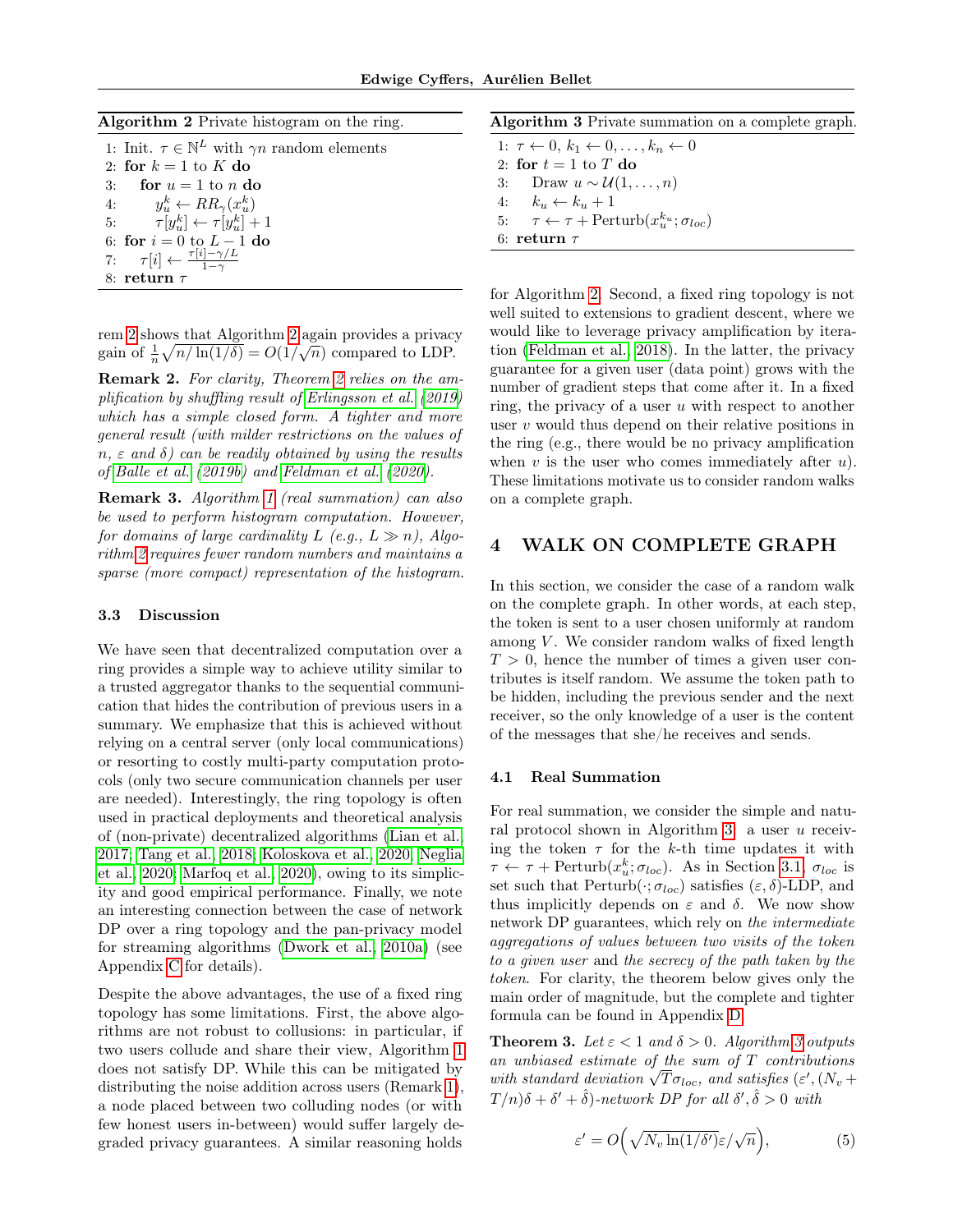where  $N_v = \frac{T}{n} + \sqrt{\frac{3}{n}T \ln(1/\hat{\delta})}$ .

Sketch of proof. We summarize here the main steps (see Appendix [D](#page-13-0) for details). We fix a user  $v$  and quantify how much information about the private data of another user  $u$  is leaked to  $v$  from the visits of the token. The number of visits to  $v$  follows a binomial law  $\mathcal{B}(T, 1/n)$  that we upper bound by  $N_v$  using Chernoff with probability  $1 - \hat{\delta}$ . Then, for a contribution of u at time  $t$ , it is sufficient to consider the cycle formed by the random walk between the two successive passages in  $v$  containing  $t$ . To be able to use amplification by subsampling [\(Balle et al., 2018\)](#page-8-2), we actually consider a fictive walk where each cycle cannot exceed a length of n: if a cycle is larger, we assume that the value of the token is observed by  $v$  every  $n$  steps. As the information leaked to  $v$  by the actual walk can be obtained by post-processing of this fictive walk, it is enough to compute the privacy loss of the fictive walk, which has at most  $N_v + T/n$  cycles (with high probability). Then, we prove that each cycle incurs at most a privacy Then, we prove that each cycle incurs at most a privacy<br>loss of  $3\varepsilon/\sqrt{n}$  by combining intermediate aggregations and amplification by subsampling. We conclude with  $\varepsilon' = O(\sqrt{(N_v + T/n) \log(1/\delta') \frac{\varepsilon}{\sqrt{n}}})$  and  $\delta_f = (N_v +$  $T/n)\delta + \delta' + \hat{\delta}$  by advanced composition.  $\Box$ 

The same algorithm analyzed under LDP yields  $\varepsilon'$  =  $O(\sqrt{N_v \ln(1/\delta')}\varepsilon)$ , which is optimal for averaging  $N_v$ contributions per user in the local model. For  $T = \Omega(n)$ , Theorem [3](#page-4-3) thus shows that network DP asymptotically provides a privacy amplification of  $O(1/\sqrt{n})$  over LDP and matches the privacy-utility trade-off of a trusted aggregator. We will see in Section [5](#page-6-0) that our complete (tighter) formula given in Appendix [D](#page-13-0) improves upon local DP as soon as  $n > 20$  (Figure [1a\)](#page-7-0). We also show that the gains are significantly stronger in practice than what our theoretical results guarantee (Figure [1b\)](#page-7-0).

Extension to discrete histogram computation. We can obtain a similar result for histograms by bounding the privacy loss incurred for each cycle by using amplification by shuffling [\(Erlingsson et al., 2019;](#page-9-16) [Balle](#page-8-0) [et al., 2019b;](#page-8-0) [Feldman et al., 2020\)](#page-9-18), similar to what we did for the ring topology (Section [3.2\)](#page-3-5). Details are in Appendix [E.](#page-14-0)

#### 4.2 Optimization with SGD

We now turn to the task of private convex optimization with stochastic gradient descent (SGD). Let  $\mathcal{W} \subseteq \mathbb{R}^d$ be a convex set and  $f(\cdot; D_1), \ldots, f(\cdot; D_n)$  be a set of convex L-Lipschitz and β-smooth functions over  $W$ associated with each user. We denote by  $\Pi_{\mathcal{W}}(w) =$  $\arg \min_{w' \in \mathcal{W}} ||w - w'||$  the Euclidean projection onto the set  $W$ . We aim to privately solve the following

<span id="page-5-1"></span>

| Algorithm 4 Private SGD on a complete graph. |  |  |  |  |  |
|----------------------------------------------|--|--|--|--|--|
|----------------------------------------------|--|--|--|--|--|

<span id="page-5-2"></span>1: Initialize  $\tau \in \mathcal{W}$ 2: for  $t = 1$  to T do 3: Draw  $u \sim \mathcal{U}(1,\ldots,n)$ 4:  $Z = [Z_1, \ldots, Z_d], Z_i \sim \mathcal{N}(0, \frac{8L^2 \ln(1.25/\delta)}{\epsilon^2})$  $\frac{(1.25/\delta)}{\varepsilon^2}$ 5:  $\tau \leftarrow \Pi_{\mathcal{W}}(\tau - \eta(\nabla_{\tau}f(\tau; D_u) + Z))$ 6: return  $\tau$ 

optimization problem:

<span id="page-5-0"></span>
$$
w^* \in \arg\min_{w \in \mathcal{W}} \{ F(w) := \frac{1}{n} \sum_{u=1}^n f(w; D_u) \}.
$$
 (6)

Eq. [6](#page-5-0) encompasses many machine learning tasks (e.g., ridge and logistic regression, SVMs, etc).

To privately approximate  $w^*$ , we propose Algorithm [4.](#page-5-1) Here, the token  $\tau \in \mathcal{W}$  represents the current iterate. At each step, the user  $u$  holding the token performs a projected noisy gradient step and sends the updated token to a random user. We rely on the Gaussian mechanism to ensure that the noisy version of the gradient  $\nabla_{\tau} f(\tau; D_u) + Z$  satisfies  $(\varepsilon, \delta)$ -LDP: the variance  $\sigma^2$  of the noise in line [4](#page-5-2) of Algorithm [4](#page-5-1) follows from the fact that gradients of L-Lipschitz functions have sensitivity bounded by 2L [\(Bassily et al., 2014\)](#page-9-21). Our network DP guarantee is stated below, again in a simplified asymptotic form.

<span id="page-5-3"></span>**Theorem [4](#page-5-1).** Let  $\varepsilon < 1$ ,  $\delta < 1/2$ . Alg. 4 with  $\eta \leq 2/\beta$ achieves  $(\varepsilon', \delta + \hat{\delta})$ -network DP for all  $\hat{\delta} > 0$  with

<span id="page-5-4"></span>
$$
\varepsilon' = \sqrt{2q \ln(1/\delta)} \varepsilon / \sqrt{\ln(1.25/\delta)},\tag{7}
$$

where  $q = \max\left(\frac{2N_u \ln n}{n}, 2\ln(1/\delta)\right)$  and  $N_u = \frac{T}{n}$  +  $\sqrt{\frac{3}{n}T\ln(1/\hat{\delta})}.$ 

Sketch of proof. The proof tracks the evolution of the privacy loss using Rényi Differential Privacy (RDP) [\(Mironov, 2017\)](#page-10-20) and leverages amplification by iteration [\(Feldman et al., 2018\)](#page-9-19) in a novel decentralized context. We give here a brief sketch (see Appendix [F](#page-16-0) for details). Let us fix two users  $u$  and  $v$  and bound the privacy leakage of  $u$  from the point of view of  $v$ . We again bound the number of contributions  $N_u$  of user  $u$ , but unlike in the proof of Theorem [3](#page-4-3) we apply this result to the user releasing information (namely u). We then compute the network RDP guarantee for a fixed contribution of  $u$  at time  $t$ . Crucially, it is sufficient to consider the first time  $v$  receives the token at a step  $t' > t$ . Privacy amplification by iteration tells us that the larger  $t'$ , the less is learned by  $v$  about the contribution of  $u$ . Note that  $t'$  follows a geometric law of parameter  $1/n$ . Using the weak convexity of the Rényi divergence [\(Feldman et al., 2018\)](#page-9-19), we can bound the Rényi divergence  $D_\alpha(Y_v||Y'_v)$  between two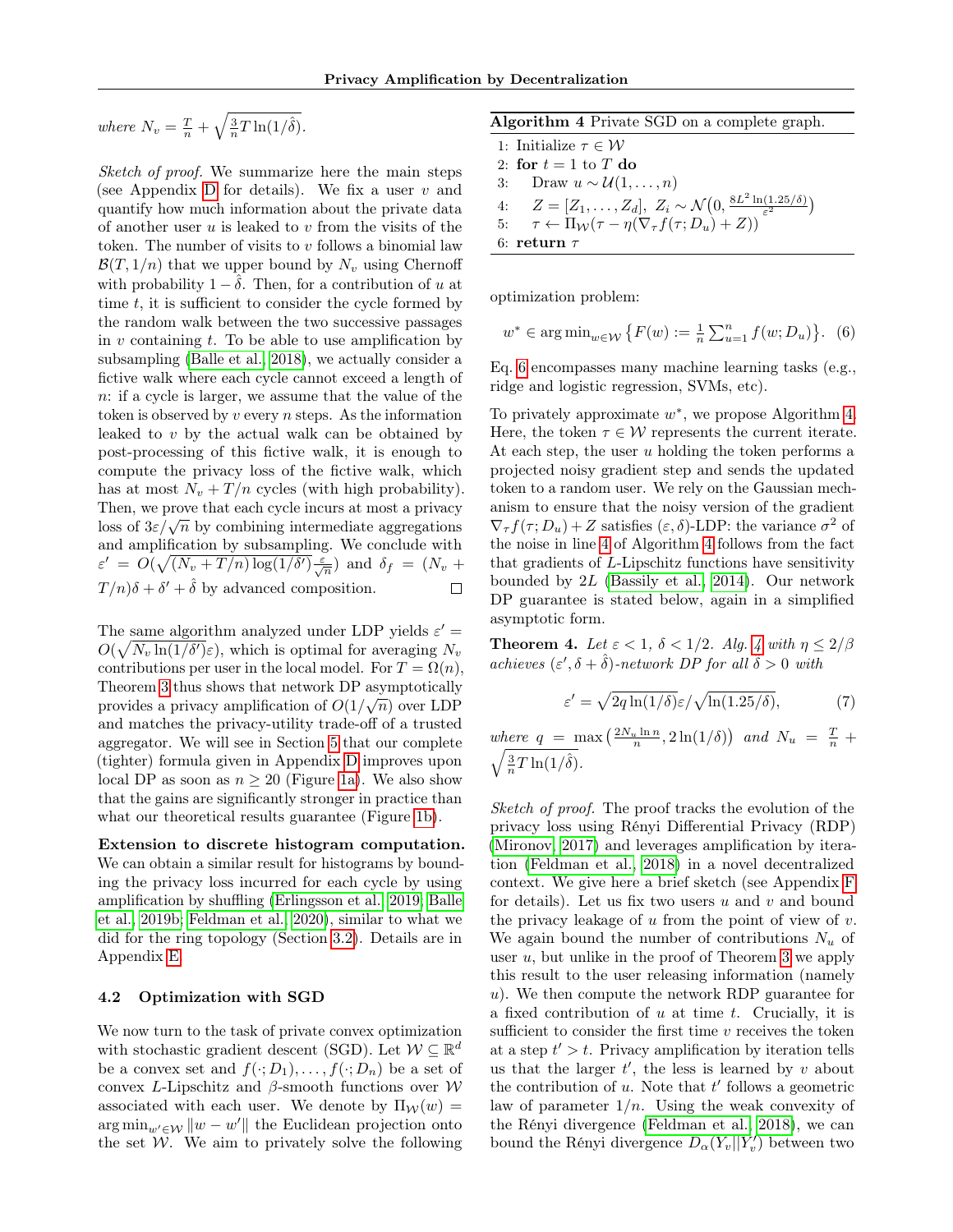random executions  $Y_v$  and  $Y'_v$  stopping at v and differing only in the contribution of  $u$  by the expected divergence over the geometric distribution. Combining with amplification by iteration eventually gives us  $D_{\alpha}(Y_v||Y'_v) \le 4\alpha L^2 \ln n/\sigma^2 n$ . We apply the composition property of RDP over the  $N_u$  contributions of u and convert the RDP guarantee into  $(\varepsilon, \delta)$ -DP.  $\Box$ 

Algorithm [4](#page-5-1) is also a natural approach to private SGD in the local model, and achieves  $\varepsilon' = O(\sqrt{N_u \ln(1/\delta')}\varepsilon)$ under LDP. Thus, for  $T = \Omega(n^2 \sqrt{\ln(1/\delta)}/\ln n)$  iterations, Theorem [4](#page-5-3) gives a privacy amplification of erations, Theorem 4 gives a privacy amplification of  $O(\ln n/\sqrt{n})$  compared to LDP. Measuring utility as the amount of noise added to the gradients, the privacyutility trade-off of Algorithm [4](#page-5-1) in network DP is thus nearly the same (up to a log factor) as that of private SGD in the trusted curator model!<sup>[1](#page-6-1)</sup> For smaller T, the amplification is much stronger than suggested by the simple closed form in Eq. [7:](#page-5-4) we can numerically find a smaller  $\varepsilon'$  that satisfy the conditions required by our non-asymptotic result, see Appendix [F](#page-16-0) for details.

We note that we can easily obtain utility guarantees for Algorithm [4](#page-5-1) in terms of optimization error. Indeed, the token performs a random walk on a complete graph so the algorithm performs the same steps as a centralized (noisy) SGD algorithm. We can for instance rely on a classic result by [Shamir and Zhang](#page-10-21) [\(2013,](#page-10-21) Theorem 2 therein) which shows that SGD-type algorithms applied to a convex function and bounded convex domain converge in  $O(1/\sqrt{T})$  as long as gradients are unbiased with bounded variance.

<span id="page-6-2"></span>**Proposition 1.** Let the diameter of  $W$  be bounded by D. Let  $G^2 = L^2 + \frac{8dL^2 \ln(1.25/\delta)}{\epsilon^2}$  $\frac{\Gamma(1.25/\delta)}{\varepsilon^2}$ , and  $\tau \in \mathcal{W}$  be the *D.* Let  $G - L + \frac{\varepsilon^2}{\varepsilon^2}$ , and  $T \in VV$  be the output of Algorithm [4](#page-5-1) with  $\eta = D/G\sqrt{t}$ . Then we have:

$$
\mathbb{E}[F(\tau) - F(w^*)] \le 2DG(2 + \log T)/\sqrt{T}.
$$

A consequence of Proposition [1](#page-6-2) and Theorem [4](#page-5-3) is that for fixed privacy budget and sufficiently large  $T$ , the for fixed privacy budget and sufficiently large 1, the expected error of Algorithm [4](#page-5-1) is  $O(\ln n/\sqrt{n})$  smaller under network DP than under LDP.

#### 4.3 Discussion

An advantage of considering a random walk over a complete graph is that our approach is naturally robust to the presence of a (constant) number of colluding users. Indeed, when  $c$  users collude, they can be seen as a unique node in the graph with a transition probability of  $\frac{c}{n}$  instead of  $\frac{1}{n}$ . We can then easily adapt the proofs above, as the total number of visits to colluding users follows  $\mathcal{B}(T, c/n)$  and the size of a cycle between two colluding users follows a geometric law of parameter  $1 - c/n$ . Hence, we obtain the same guarantees under Definition [2](#page-2-3) as for the case with  $n/c$  non-colluding users under Definition [1.](#page-2-2) Interestingly, these privacy guarantees hold even if colluding users bias their choice of the next user instead of choosing it uniformly. Indeed, as soon as colluded nodes do not hold the token, the random walk remains unbiased, with the same distribution for the time it takes to return to colluders (i.e.,  $\mathcal{G}(m/n)$  for m colluded nodes).

We note that despite the use of a complete graph, all users do not necessarily need to be available throughout the process. For instance, if we assume that the availability of a user at each time step follows the same Bernoulli distribution for every user, we can still build a random walk with the desired distribution, similarly to what is done in another context by [Balle et al.](#page-9-25) [\(2020\)](#page-9-25).

On the other hand, the assumption that users do not know the identity of the previous sender and the next receiver may seem quite strong. It is however possible to lift this assumption by bounding the number of times that a contribution of a given user  $u$  is directly observed by a given user  $v$  separately and adding the corresponding privacy loss to our previous results. This additional term dominates the others for small values of T due to its large variance (an "unlucky" node may forward a lot of times the token to the same node). But as the expected number of contributions per node increases, the relative importance of this term decreases (and thus the privacy amplification increases) until  $T =$  $\Omega(n^2)$ , for which the amplification reaches the same order as in Theorems [3-](#page-4-3)[4.](#page-5-3) Even though  $T = \Omega(n^2)$  is seldom used in practice, we note that it is also required to obtain optimal privacy amplification by iteration under multiple contributions per user [\(Feldman et al.,](#page-9-19) [2018\)](#page-9-19). Moreover, in practical implementations, we can mitigate the large variance effect in the regime where  $T = o(n^2)$  by enforcing a *deterministic* bound on the number of times any edge  $(u, v)$  is used, e.g., by contributing only noise along  $(u, v)$  after it has been used too many times. We refer to Appendix [G](#page-18-0) for details and formal derivations.

### <span id="page-6-0"></span>5 EXPERIMENTS

We now present some numerical experiments that illustrate the practical significance of our privacy amplification results in the complete graph setting (Section [4\)](#page-4-0).[2](#page-6-3)

<span id="page-6-1"></span><sup>1</sup> Incidentally, the analysis of centralized private SGD [\(Bassily et al., 2014\)](#page-9-21) also sets the number of iterations to be of order  $n^2$ .

<span id="page-6-3"></span> $2$ The code is available [https://github.com/totilas/](https://github.com/totilas/privacy-amplification-by-decentralization) [privacy-amplification-by-decentralization](https://github.com/totilas/privacy-amplification-by-decentralization)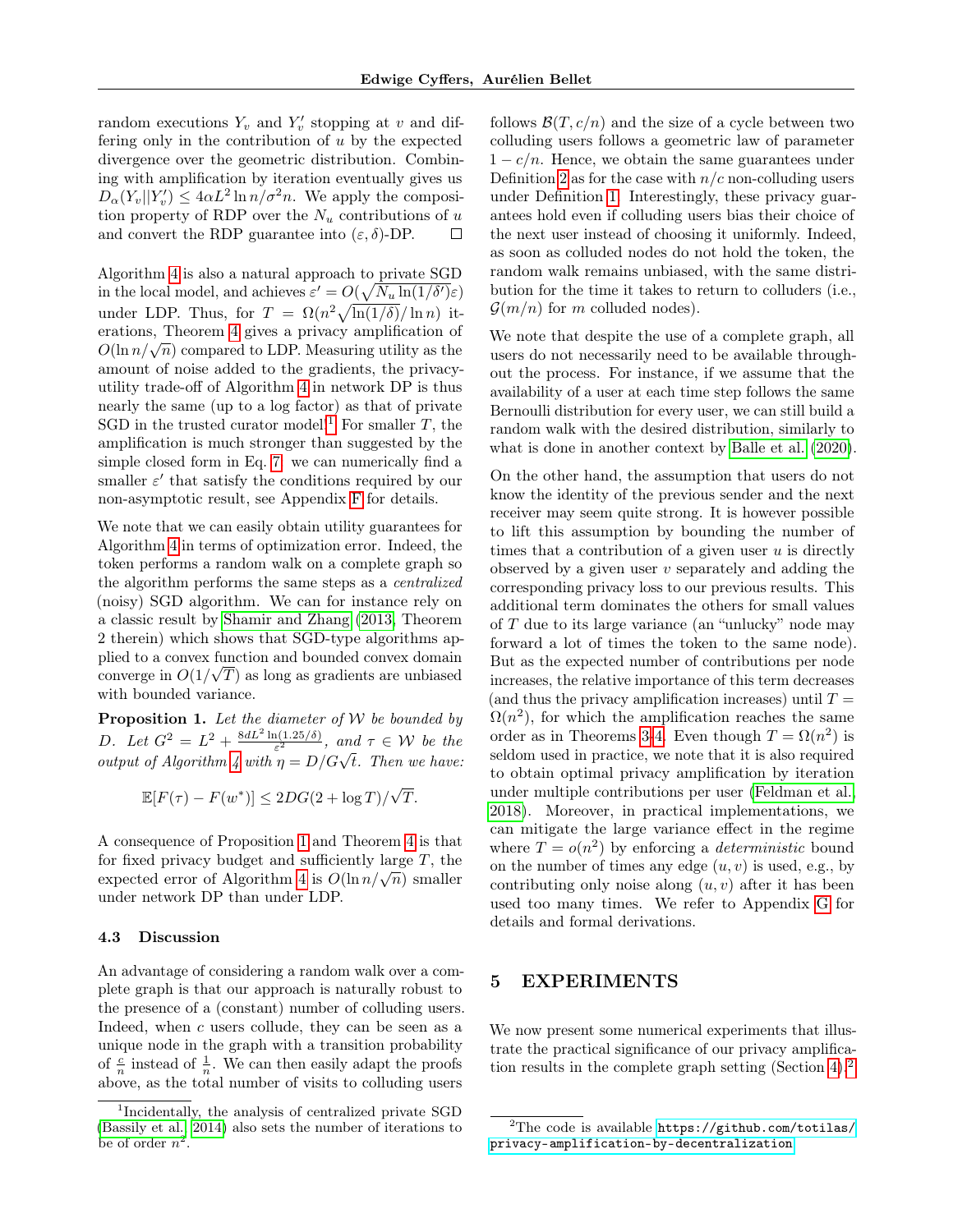<span id="page-7-0"></span>

Figure 1: Comparing network and local DP on real summation for  $T = 100n$ .  $\varepsilon_0$  rules the amount of local noise added to each contribution (i.e., each single contribution taken in isolation satisfies  $\varepsilon_0$ -LDP). For the empirical results of Figure [1b,](#page-7-0) the curves report the average privacy loss across all pairs of users and all 10 random runs; error bars give best and worst cases.

#### <span id="page-7-3"></span>5.1 Real Summation

Comparison of analytical bounds. We numerically evaluate the theoretical (non-asymptotic) bound of Theorem [3](#page-4-3) for the task of real summation and compare it to local DP. Recall that the number of contributions of a user is random (with expected value  $T/n$ ). For a fair comparison between network and local DP, we derive an analogue of Theorem [3](#page-4-3) for local DP. In addition, to isolate the effect of the number of contributions (which is the same in both settings), we also report the bounds obtained under the assumption that each user contributes exactly  $T/n$  times. Figure [1a](#page-7-0) plots the value of the bounds for varying  $n$ . We see that our theoretical result improves upon local DP as soon as  $n \geq 20$ , and these gains become more significant as n increases. We note that the curves obtained under the fixed number of contributions per user also suggest that a better control of  $N_v$  in the analytical bound could make our amplification result significantly tighter.

Gap with empirical behavior. Our formal analysis involves controlling the number of contributions of users, as well as the size of cycles using concentration inequalities, which require some approximations. In practical deployments one can instead use the actual values of these quantities to compute the privacy loss. We thus investigate the gap between our theoretical guarantees and what can be obtained in practice through simulations. Specifically, we sample a random walk of size  $T = 100n$ . Then, for each pair of users, we compute the privacy loss based on the actual walk and the advanced composition mechanism. We repeat this experiment over 10 random walks and we can then report the average, the best and the worst privacy loss observed across all pairs of users and all random runs. Figure [1b](#page-7-0) reports such empirical results obtained for the case of real summation with the Gaussian mechathe case of real summation with the Gaussian mechanism, where the privacy grows with a factor  $\sqrt{m}$  where  $m$  is the number of elements aggregated together (i.e., the setting covered by Theorem [3\)](#page-4-3). We observe that the gains achieved by network DP are significantly stronger in practice than what our theoretical bound guarantees, and are significant even for small  $n$  (see Figure [1a\)](#page-7-0). Our experiments on discrete histogram computation also show significant gains (see Appendix [H\)](#page-19-0).

#### <span id="page-7-2"></span>5.2 Machine Learning with SGD

We now present some experiments on the task of training a logistic regression model in the decentralized setting. Logistic regression corresponds to solving Eq. [6](#page-5-0) with  $W = \mathbb{R}^d$  and the loss functions defined as  $f(w; D_u) = \frac{1}{|D_u|} \sum_{(x,y) \in D_u} \ln(1 + \exp(-yw^{\top}x))$  where  $x \in \mathbb{R}^d$  and  $y \in \{-1,1\}$ . We use a binarized version of UCI Housing dataset.[3](#page-7-1) We standardize the features and further normalize each data point  $x$  to have unit L2 norm so that the logistic loss is 1-Lipschitz for any  $(x, y)$ . We split the dataset uniformly at random into a training set (80%) and a test set, and further split the training set across  $n = 2000$  users, resulting in each user u having a local dataset  $D_u$  of size 8.

We compare three variants of private SGD based on gradient perturbation with the Gaussian mechanism. Centralized DP-SGD is the centralized version of differentially private SGD introduced by [Bassily et al.](#page-9-21) [\(2014\)](#page-9-21), which assumes the presence of a trusted curator/aggregator. Local DP-SGD corresponds to Algorithm [4](#page-5-1) with the noise calibrated for the LDP setting. Finally, Network DP-SGD is Algorithm [4](#page-5-1) with the noise calibrated according to network DP (see Theorem [4\)](#page-5-3). To make the comparison as fair as possible, all approaches (including Centralized DP-SGD) use the full dataset  $D_u$  of a randomly chosen user u as the mini-batch at each step.

Given the privacy budget  $(\varepsilon, \delta)$  for the whole procedure, each of the three methods leads to a different choice for  $\sigma$  that parametrizes the level of noise added to each gradient. In our experiments, we fix  $\varepsilon = 10$ (low privacy) and  $\varepsilon = 1$  (stronger privacy) and  $\delta =$ 10<sup>-6</sup>. We recall that we consider user-level DP (X  $\sim_u$ )  $X'$  differ in the local database of user u). Note that due to composition, more iterations increase the periteration level of noise needed to achieve a fixed DP guarantee. As the number of contributions of a given user is random, we upper bound it in advance with a tighter bound than used in our theorems, namely

<span id="page-7-1"></span> $^3$ <https://www.openml.org/d/823>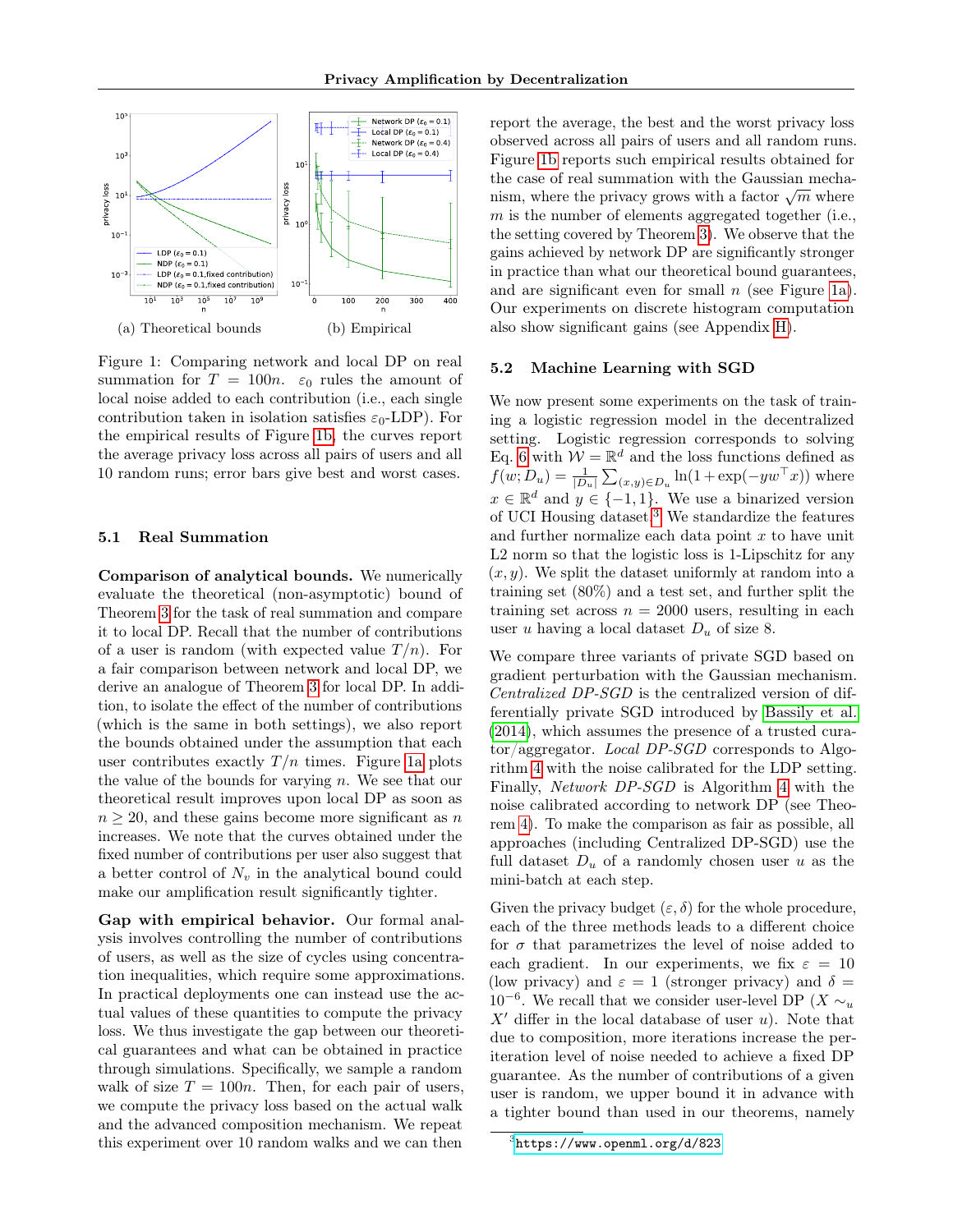<span id="page-8-5"></span>

Figure 2: Comparing three settings for SGD with gradient perturbation. Unlike Local and Network DP-SGD, Centralized DP-SGD requires a trusted curator and benefits from amplification by subsampling. Network DP nearly bridges the gap between Centralized and Local DP-SGD. In all methods,  $\sigma$  is set to ensure  $\varepsilon = 10$  (left plots) or  $\varepsilon = 1$  (right plots), and  $\delta = 10^{-6}$ . Mean and standard deviations are computed over 20 runs.

 $cT/n$  where c is a parameter to tune. If a user is asked to participate more times than budgeted, it simply forwards the token to another user without adding any contribution. In the case of Network DP-SGD, the user still adds noise as the privacy guarantees of others rely on it. Note that the best regime for network DP is when the number of contributions of a user is roughly equal to  $n$ , see Theorem [4.](#page-5-3) In our experiments, we are not in this regime but the privacy amplification effect is stronger than the closed form of the theorem. In practice, we compute numerically the smallest  $\sigma$  needed to fulfill the conditions of the proof (see Appendix [F\)](#page-16-0).

Figure [2](#page-8-5) shows results for  $T = 20000$ , where the step size  $\eta$  was tuned separately for each approach in [10<sup>−</sup><sup>4</sup> , 2]. We see that Network DP-SGD nearly matches the privacy-utility trade-off of Centralized DP-SGD for both  $\varepsilon = 1$  and  $\varepsilon = 10$  without relying on a trusted curator. Network DP-SGD also clearly outperforms Local DP-SGD, which actually diverges for  $\varepsilon = 1$ . These empirical results are consistent with our theory and show that Network DP-SGD significantly amplifies privacy compared to local DP-SGD even when the number of iterations T is much smaller than  $O(n^2/\ln n)$ , a regime which is of much practical importance.

# <span id="page-8-4"></span>6 PERSPECTIVES

We believe that our work opens many interesting perspectives. We would like to consider generalizations of our results to arbitrary graphs by relying on classic graph theoretic notions like the hitting time. Furthermore, we think that time-evolving topologies can help improve robustness to collusions, in particular in rings and other sparse topologies. Network DP can also be used to study other decentralized models of computation. A natural extension of the algorithms studied here is to consider multiple tokens walking on the graph in parallel. We would also like to study randomized gossip algorithms [\(Boyd et al., 2006\)](#page-9-26), which are popular for decentralized optimization in machine learning [\(Colin](#page-9-1) [et al., 2016\)](#page-9-1) and were recently shown to provide DP guarantees in the context of rumor spreading [\(Bellet](#page-9-27) [et al., 2020\)](#page-9-27). Finally, we would like to investigate the fundamental limits of network DP and consider further relaxations where users put more trust in their direct neighbors than in more distant users.

#### Acknowledgements

We thank the reviewers for their constructive feedback that helped us to significantly improve the proof for real aggregation in the complete graph.

This work was supported by grants ANR-16-CE23-0016 (Project PAMELA) and ANR-20-CE23-0015 (Project PRIDE). The PhD scholarship of Edwige Cyffers is funded in part by Région Hauts-de-France.

#### References

- <span id="page-8-7"></span>Amin, K., Joseph, M., and Mao, J. (2019). Pan-private uniformity testing. CoRR, abs/1911.01452.
- <span id="page-8-3"></span>Ayache, G. and Rouayheb, S. E. (2020). Private Weighted Random Walk Stochastic Gradient Descent. Technical report, arXiv:2009.01790.
- <span id="page-8-6"></span>Balcer, V., Cheu, A., Joseph, M., and Mao, J. (2020). Connecting robust shuffle privacy and pan-privacy.
- <span id="page-8-2"></span>Balle, B., Barthe, G., and Gaboardi, M. (2018). Privacy Amplification by Subsampling: Tight Analyses via Couplings and Divergences. In NeurIPS.
- <span id="page-8-1"></span>Balle, B., Bell, J., Gascón, A., and Nissim, K. (2019a). Differentially Private Summation with Multi-Message Shuffling. Technical report, arxiv:1906.09116.
- <span id="page-8-0"></span>Balle, B., Bell, J., Gascón, A., and Nissim, K. (2019b). The Privacy Blanket of the Shuffle Model. In CRYPTO.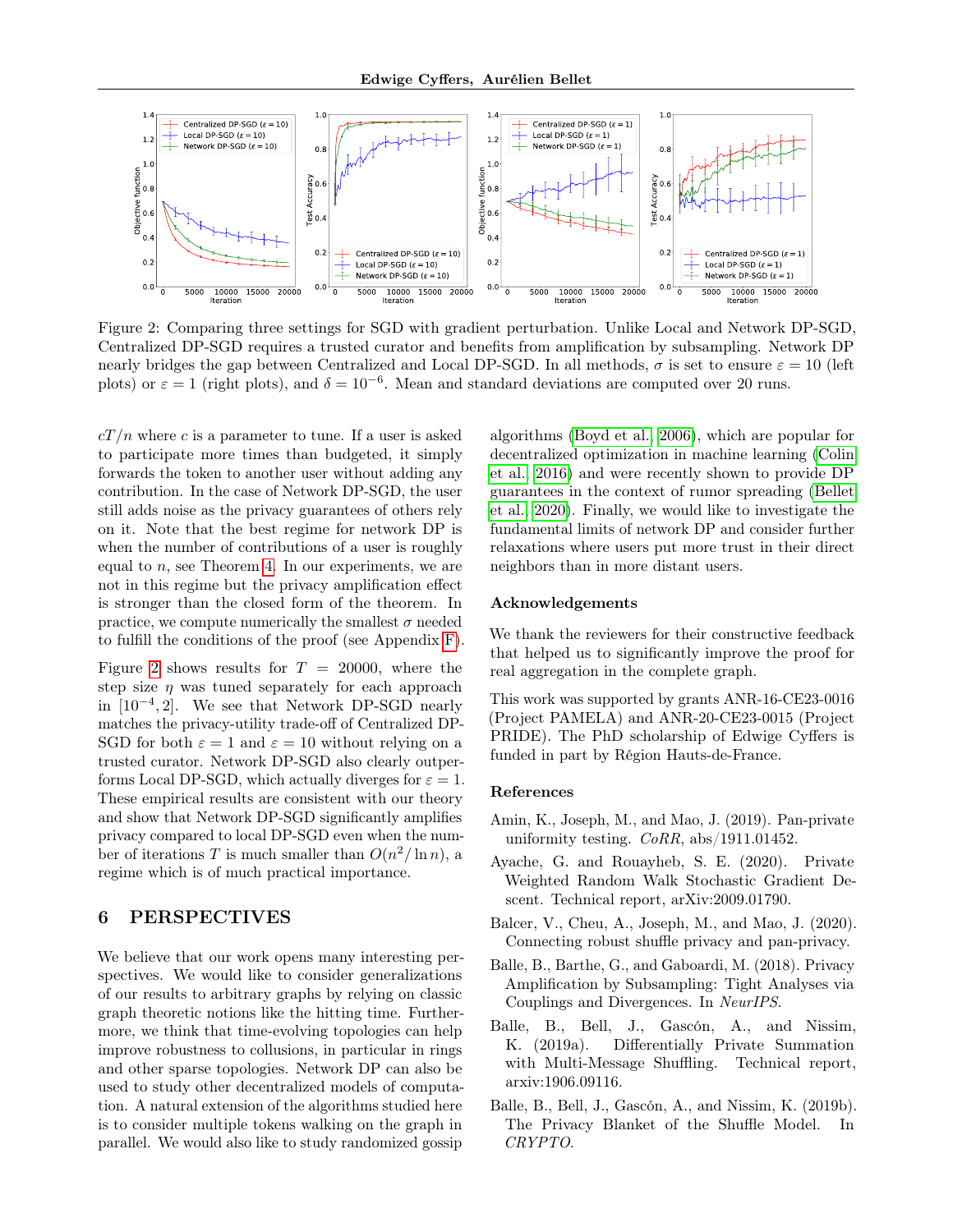- <span id="page-9-25"></span>Balle, B., Kairouz, P., McMahan, B., Thakkar, O. D., and Thakurta, A. (2020). Privacy Amplification via Random Check-Ins. In NeurIPS.
- <span id="page-9-21"></span>Bassily, R., Smith, A. D., and Thakurta, A. (2014). Private Empirical Risk Minimization: Efficient Algorithms and Tight Error Bounds. In FOCS.
- <span id="page-9-14"></span>Bell, J. H., Bonawitz, K. A., Gascón, A., Lepoint, T., and Raykova, M. (2020). Secure single-server aggregation with (poly)logarithmic overheads. In CCS.
- <span id="page-9-27"></span>Bellet, A., Guerraoui, R., and Hendrikx, H. (2020). Who started this rumor? Quantifying the natural differential privacy guarantees of gossip protocols. In DISC.
- <span id="page-9-2"></span>Bellet, A., Guerraoui, R., Taziki, M., and Tommasi, M. (2018). Personalized and Private Peer-to-Peer Machine Learning. In AISTATS.
- <span id="page-9-11"></span>Bonawitz, K., Ivanov, V., Kreuter, B., Marcedone, A., McMahan, H. B., Patel, S., Ramage, D., Segal, A., and Seth, K. (2017). Practical Secure Aggregation for Privacy-Preserving Machine Learning. In CCS.
- <span id="page-9-26"></span>Boyd, S., Ghosh, A., Prabhakar, B., and Shah, D.  $(2006)$ . Randomized gossip algorithms. *IEEE/ACM* Transactions on Networking, 14(SI):2508–2530.
- <span id="page-9-9"></span>Chan, T.-H. H., Shi, E., and Song, D. (2012a). Optimal Lower Bound for Differentially Private Multi-party Aggregation. In ESA.
- <span id="page-9-12"></span>Chan, T.-H. H., Shi, E., and Song, D. (2012b). Privacypreserving stream aggregation with fault tolerance. In Financial Cryptography.
- <span id="page-9-8"></span>Cheng, H.-P., Yu, P., Hu, H., Zawad, S., Yan, F., Li, S., Li, H. H., and Chen, Y. (2019). Towards Decentralized Deep Learning with Differential Privacy. In CLOUD.
- <span id="page-9-15"></span>Cheu, A., Smith, A. D., Ullman, J., Zeber, D., and Zhilyaev, M. (2019). Distributed Differential Privacy via Shuffling. In EUROCRYPT.
- <span id="page-9-1"></span>Colin, I., Bellet, A., Salmon, J., and Clémençon, S. (2016). Gossip Dual Averaging for Decentralized Optimization of Pairwise Functions. In ICML.
- <span id="page-9-6"></span>Duchi, J. C., Jordan, M. I., and Wainwright, M. J. (2013). Local privacy and statistical minimax rates. In FOCS.
- <span id="page-9-10"></span>Dwork, C., Kenthapadi, K., McSherry, F., Mironov, I., and Naor, M. (2006a). Our Data, Ourselves: Privacy Via Distributed Noise Generation. In EUROCRYPT.
- <span id="page-9-4"></span>Dwork, C., McSherry, F., Nissim, K., and Smith, A. (2006b). Calibrating noise to sensitivity in private data analysis. In Theory of Cryptography (TCC).
- <span id="page-9-24"></span>Dwork, C., Naor, M., Pitassi, T., Rothblum, G. N., and Yekhanin, S. (2010a). Pan-private streaming algorithms. In ICS.
- <span id="page-9-22"></span>Dwork, C., Rothblum, G. N., and Vadhan, S. (2010b). Boosting and Differential Privacy. In FOCS.
- <span id="page-9-16"></span>Erlingsson, U., Feldman, V., Mironov, I., Raghunathan, A., and Talwar, K. (2019). Amplification by Shuffling: From Local to Central Differential Privacy via Anonymity. In SODA.
- <span id="page-9-18"></span>Feldman, V., McMillan, A., and Talwar, K. (2020). Hiding Among the Clones: A Simple and Nearly Optimal Analysis of Privacy Amplification by Shuffling. Technical report, arXiv:2012.12803.
- <span id="page-9-19"></span>Feldman, V., Mironov, I., Talwar, K., and Thakurta, A. (2018). Privacy Amplification by Iteration. In FOCS.
- <span id="page-9-3"></span>Geiping, J., Bauermeister, H., Dröge, H., and Moeller, M. (2020). Inverting gradients - how easy is it to break privacy in federated learning? In NeurIPS.
- <span id="page-9-17"></span>Ghazi, B., Golowich, N., Kumar, R., Manurangsi, P., Pagh, R., and Velingker, A. (2020). Pure Differentially Private Summation from Anonymous Messages. Technical report, arXiv:2002.01919.
- <span id="page-9-7"></span>Huang, Z., Mitra, S., and Vaidya, N. (2015). Differentially Private Distributed Optimization. In ICDCN.
- <span id="page-9-13"></span>Jayaraman, B., Wang, L., Evans, D., and Gu, Q. (2018). Distributed learning without distress: Privacypreserving empirical risk minimization. In NeurIPS.
- <span id="page-9-20"></span>Johansson, B., Rabi, M., and Johansson, M. (2009). A randomized incremental subgradient method for distributed optimization in networked systems. SIAM Journal on Optimization, 20(3):1157–1170.
- <span id="page-9-0"></span>Kairouz, P., McMahan, H. B., Avent, B., Bellet, A., Bennis, M., Bhagoji, A. N., Bonawitz, K., Charles, Z., Cormode, G., Cummings, R., D'Oliveira, R. G. L., Rouayheb, S. E., Evans, D., Gardner, J., Garrett, Z., Gascón, A., Ghazi, B., Gibbons, P. B., Gruteser, M., Harchaoui, Z., He, C., He, L., Huo, Z., Hutchinson, B., Hsu, J., Jaggi, M., Javidi, T., Joshi, G., Khodak, M., Konečný, J., Korolova, A., Koushanfar, F., Koyejo, S., Lepoint, T., Liu, Y., Mittal, P., Mohri, M., Nock, R., Özgür, A., Pagh, R., Raykova, M., Qi, H., Ramage, D., Raskar, R., Song, D., Song, W., Stich, S. U., Sun, Z., Suresh, A. T., Tramèr, F., Vepakomma, P., Wang, J., Xiong, L., Xu, Z., Yang, Q., Yu, F. X., Yu, H., and Zhao, S. (2019). Advances and Open Problems in Federated Learning. Technical report, arXiv:1912.04977.
- <span id="page-9-23"></span>Kairouz, P., Oh, S., and Viswanath, P. (2014). Extremal mechanisms for local differential privacy. In NIPS.
- <span id="page-9-5"></span>Kasiviswanathan, S. P., Lee, H. K., Nissim, K., Raskhodnikova, S., and Smith, A. D. (2008). What Can We Learn Privately? In FOCS.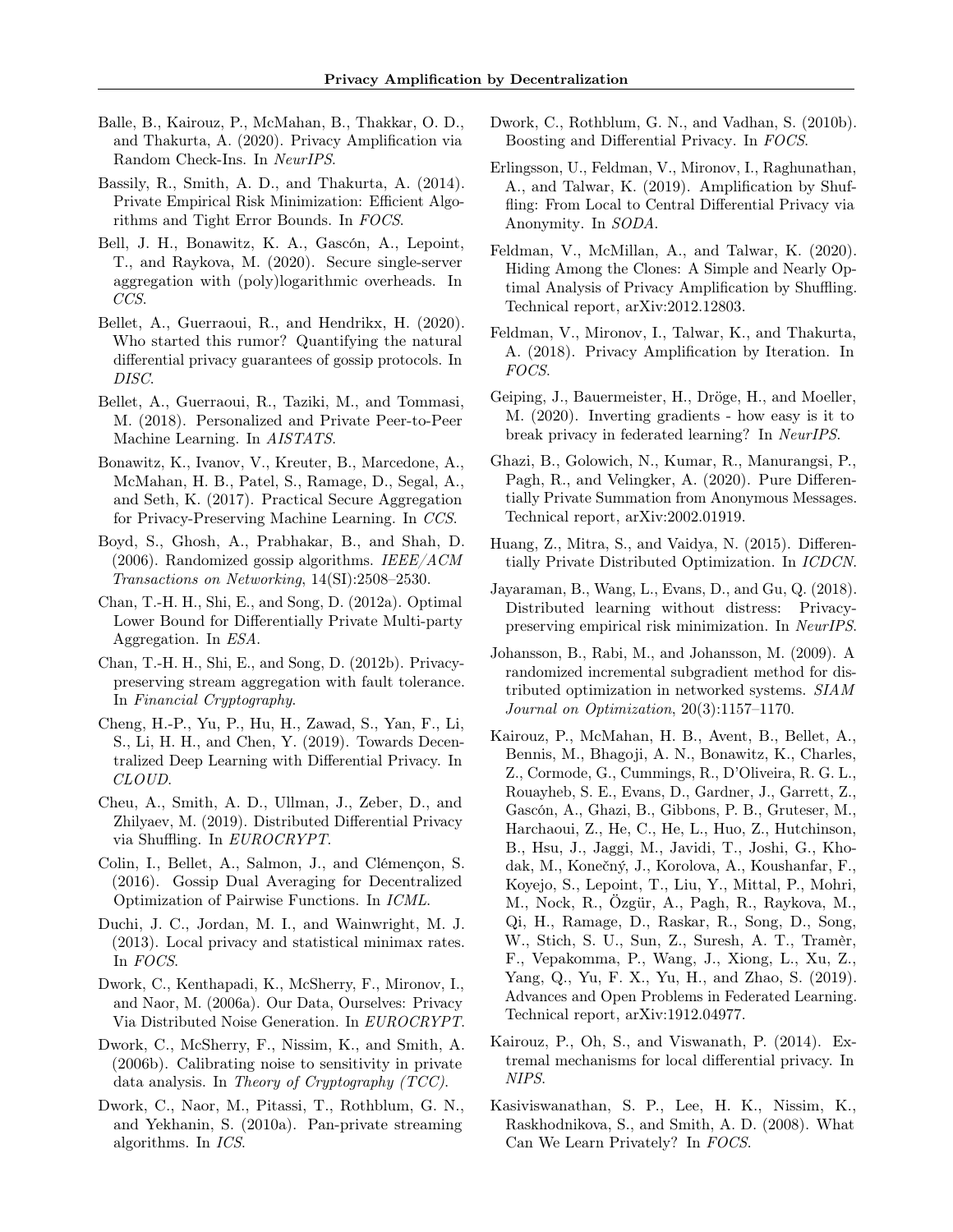- <span id="page-10-5"></span>Koloskova, A., Loizou, N., Boreiri, S., Jaggi, M., and Stich, S. U. (2020). A unified theory of decentralized sgd with changing topology and local updates. In ICML.
- <span id="page-10-9"></span>Li, C., Zhou, P., Xiong, L., Wang, Q., and Wang, T. (2018). Differentially Private Distributed Online Learning. IEEE Transactions on Knowledge and Data Engineering.
- <span id="page-10-0"></span>Lian, X., Zhang, C., Zhang, H., Hsieh, C.-J., Zhang, W., and Liu, J. (2017). Can Decentralized Algorithms Outperform Centralized Algorithms? A Case Study for Decentralized Parallel Stochastic Gradient Descent. In NIPS.
- <span id="page-10-2"></span>Lian, X., Zhang, W., Zhang, C., and Liu, J. (2018). Asynchronous Decentralized Parallel Stochastic Gradient Descent. In ICML.
- <span id="page-10-17"></span>Mao, X., Yuan, K., Hu, Y., Gu, Y., Sayed, A. H., and Yin, W. (2020). Walkman: A Communication-Efficient Random-Walk Algorithm for Decentralized Optimization. IEEE Transactions on Signal Processing, 68:2513–2528.
- <span id="page-10-19"></span>Marfoq, O., Xu, C., Neglia, G., and Vidal, R. (2020). Throughput-Optimal Topology Design for Cross-Silo Federated Learning. In NeurIPS.
- <span id="page-10-18"></span>McMahan, H. B., Ramage, D., Talwar, K., and Zhang, L. (2018). Learning Differentially Private Recurrent Language Models. In ICLR.
- <span id="page-10-20"></span>Mironov, I. (2017). Rényi Differential Privacy. In CSF.
- <span id="page-10-8"></span>Nasr, M., Shokri, R., and Houmansadr, A. (2019). Comprehensive privacy analysis of deep learning: Passive and active white-box inference attacks against centralized and federated learning. In IEEE Symposium on Security and Privacy.
- <span id="page-10-6"></span>Neglia, G., Calbi, G., Towsley, D., and Vardoyan, G. (2019). The role of network topology for distributed machine learning. In INFOCOM.
- <span id="page-10-4"></span>Neglia, G., Xu, C., Towsley, D., and Calbi, G. (2020). Decentralized gradient methods: does topology matter? In AISTATS.
- <span id="page-10-16"></span>Ram, S., Nedić, A., and Veeravalli, V. (2009). Incremental stochastic subgradient algorithms for convex optimization. SIAM Journal on Optimization, 20(2):691–717.
- <span id="page-10-15"></span>Sabater, C., Bellet, A., and Ramon, J. (2020). Distributed Differentially Private Averaging with Improved Utility and Robustness to Malicious Parties. Technical report, arXiv:2006.07218.
- <span id="page-10-21"></span>Shamir, O. and Zhang, T. (2013). Stochastic Gradient Descent for Non-smooth Optimization: Convergence Results and Optimal Averaging Schemes. In ICML.
- <span id="page-10-14"></span>Shi, E., Chan, T.-H. H., Rieffel, E. G., Chow, R., and Song, D. (2011). Privacy-Preserving Aggregation of Time-Series Data. In NDSS.
- <span id="page-10-7"></span>Shokri, R., Stronati, M., Song, C., and Shmatikov, V. (2017). Membership inference attacks against machine learning models. In IEEE Symposium on Security and Privacy.
- <span id="page-10-3"></span>Tang, H., Lian, X., Yan, M., Zhang, C., and Liu, J. (2018).  $D^2$ : Decentralized Training over Decentralized Data. In ICML.
- <span id="page-10-1"></span>Vanhaesebrouck, P., Bellet, A., and Tommasi, M. (2017). Decentralized Collaborative Learning of Personalized Models over Networks. In AISTATS.
- <span id="page-10-13"></span>Wang, D., Gaboardi, M., and Xu, J. (2018). Empirical Risk Minimization in Non-interactive Local Differential Privacy Revisited. In NeurIPS.
- <span id="page-10-11"></span>Xu, J., Zhang, W., and Wang, F. (2020). A(DP)2SGD: Asynchronous Decentralized Parallel Stochastic Gradient Descent with Differential Privacy. Technical report, arXiv:2008.09246.
- <span id="page-10-10"></span>Zhang, X., Khalili, M. M., and Liu, M. (2018). Improving the Privacy and Accuracy of ADMM-Based Distributed Algorithms. In ICML.
- <span id="page-10-12"></span>Zheng, K., Mou, W., and Wang, L. (2017). Collect at Once, Use Effectively: Making Non-interactive Locally Private Learning Possible. In ICML.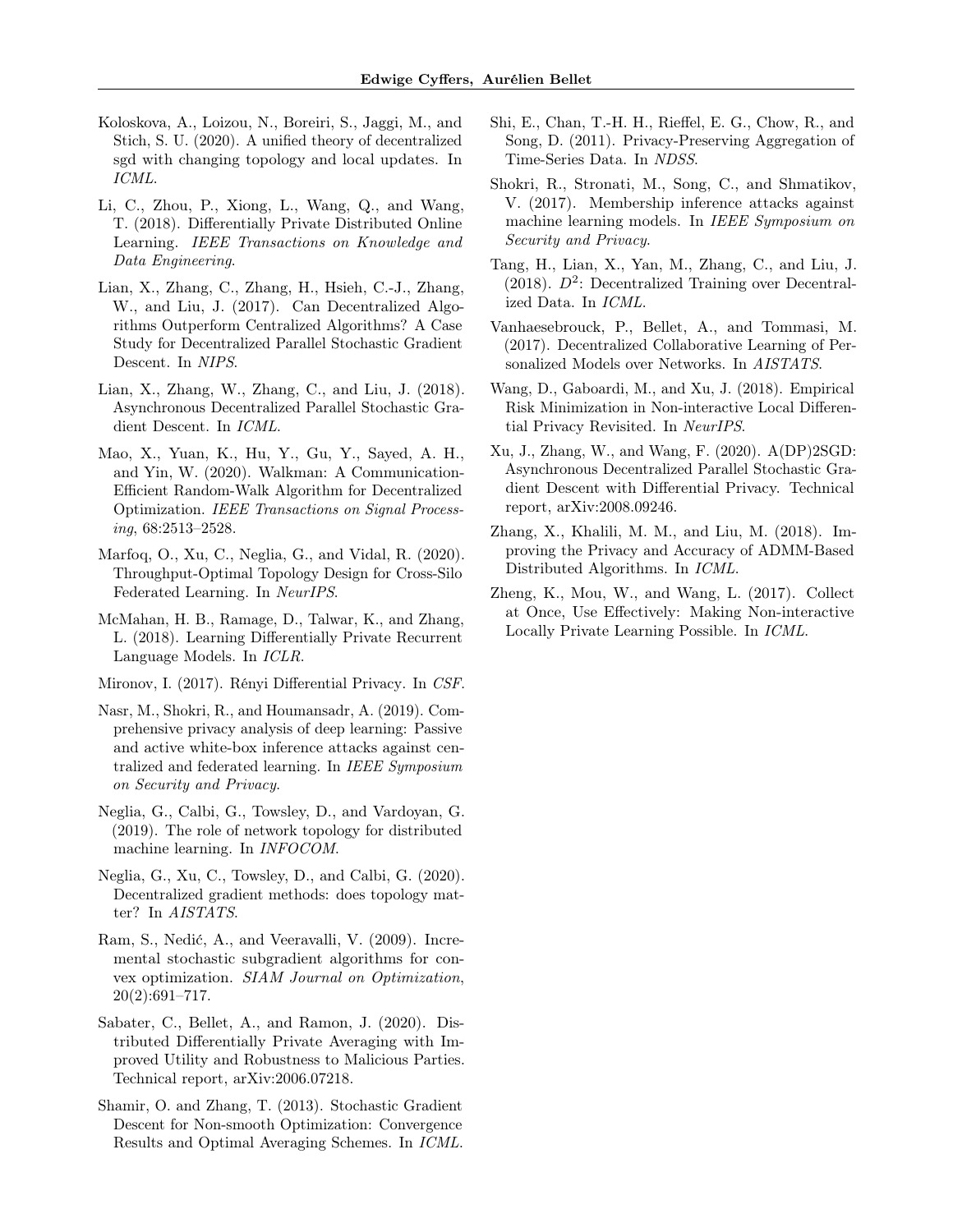# APPENDIX

# <span id="page-11-0"></span>A Proof of Theorem [1](#page-3-6) (Real Aggregation on a Ring)

*Proof.* We start by proving the utility claim. Algorithm [1](#page-3-1) adds independent noise with standard deviation  $\sigma_{loc}$ to the token every  $n-1$  contributions. As there are Kn steps, such noise is added  $|Kn/(n-1)|$  times. By commutativity, the total noise has standard deviation  $\sqrt{[Kn/(n-1)]}\sigma_{loc}$ .

We now turn to the network differential privacy claim. Let us fix two distinct users  $u$  and  $v$  and consider what  $v$ learns about the data of u. Recall that the structure of the ring is assumed to be public. The view  $\mathcal{O}_v$  of v (i.e., the information observed by  $v$  during the execution of the protocol as defined in Eq. [1\)](#page-2-4) thus corresponds to the K values of the token that she receives. We denote these values by  $\tau_1^v, \ldots, \tau_K^v$ , each of them corresponding to user contributions aggregated along with random noise. We define the view of  $v$  accordingly as:

<span id="page-11-2"></span>
$$
\mathcal{O}_v(\mathcal{A}(D)) = (\tau_i^v)_{i=1}^K.
$$
\n(8)

Let us fix  $i \in \{2,\ldots,K\}$ . By construction,  $\tau_i^v - \tau_{i-1}^v$  is equal to the sum of updates between two visits of the token. In particular, we have the guarantee that at least one user different from v has added noise in  $\tau_i^v - \tau_{i-1}^v$ (as there are  $n > n - 1$  steps), and that  $\tau_i^v - \tau_{i-1}^v$  does not contain more than one contribution made by v. It follows that the aggregation  $\tau_{i+1}^v - \tau_i^v$  can be rewritten as  $\text{Perturb}(x_u^i; \sigma_{loc}) + z$ , where z is independent from the contribution of u. By the  $(\varepsilon, \delta)$ -LDP property of Perturb( $\cdot$ ;  $\sigma_{loc}$ ) and the post-processing property of differential privacy, we have for any  $x, x'$ :

$$
\mathbb{P}(\tau^v_{i+1} - \tau^v_i = \tau | x^i_u = x) \leq e^{\varepsilon} \mathbb{P}(\tau^v_{i+1} - \tau^v_i = \tau | x^i_u = x') + \delta.
$$

For the first token  $\tau_1^v$ , note it also contains noise with standard deviation  $\sigma_{loc}$  added by the first user, so the same guarantee holds.

Finally, we apply the advanced composition theorem [\(Dwork et al., 2010b\)](#page-9-22) to get a differential privacy guarantee for the K visits of the token, leading to the final privacy guarantee of  $(\sqrt{2K\ln(1/\delta')}\varepsilon + K\varepsilon(e^{\varepsilon}-1), K\delta + \delta')$ -network DP.  $\Box$ 

### <span id="page-11-1"></span>B Proof of Theorem [2](#page-3-2) (Histogram Computation on a Ring)

Proof. The proof is similar in spirit to the real summation case (see Appendix [A\)](#page-11-0), but leverages privacy amplification by subsampling to be able to quantify how much information is leaked by the value of the token (which is now a histogram).

We start by the utility claim (expected number of contributions). There are  $Kn$  steps with at each step a probability  $\gamma$  of adding a random response, plus the  $\gamma n$  random responses at initialization, leading to a total of  $\gamma n(K + 1)$  random responses in expectation.

We now turn to the differential privacy guarantee. The view of a user  $v$  is the content of the token at each visit of the token as defined in Eq. [8,](#page-11-2) except that each  $\tau_i^v \in \mathbb{N}^L$  is now a histogram over the domain [L]. More specifically, for  $i \in \{2,\ldots,K\}$ , the difference  $\tau_{i+1}^v - \tau_i^v$  between two consecutive tokens is now a discrete histogram of n answers obtained by  $RR_{\gamma}$  (each of them is random with probability  $\gamma$ ). Similarly, in the first round, the token is initialized with  $\gamma n$  random elements. Therefore, we can apply results from amplification by shuffling, because a discrete histogram carries the same more information as a shuffle of the individual values. In particular, we can use Corollary 9 from [Erlingsson et al.](#page-9-16) [\(2019\)](#page-9-16) that we recall below.

**Theorem 5** (Erlingsson). Let  $n \ge 100, 0 < \varepsilon_0 < \frac{1}{2}$  and  $\delta < \frac{1}{100}$ . For a local randomizer ensuring  $\varepsilon_0$ -LDP, the shuffling mechanism is  $(\varepsilon, \delta)$ -differentially private with

$$
\varepsilon = 12\varepsilon_0 \sqrt{\frac{\log(1/\delta)}{n}}.
$$

We can apply this result to the information revealed by the value of the token between two visits to user  $v$ . The required LDP guarantee is ensured by the use of the randomized response mechanism, where we set  $\gamma$  so that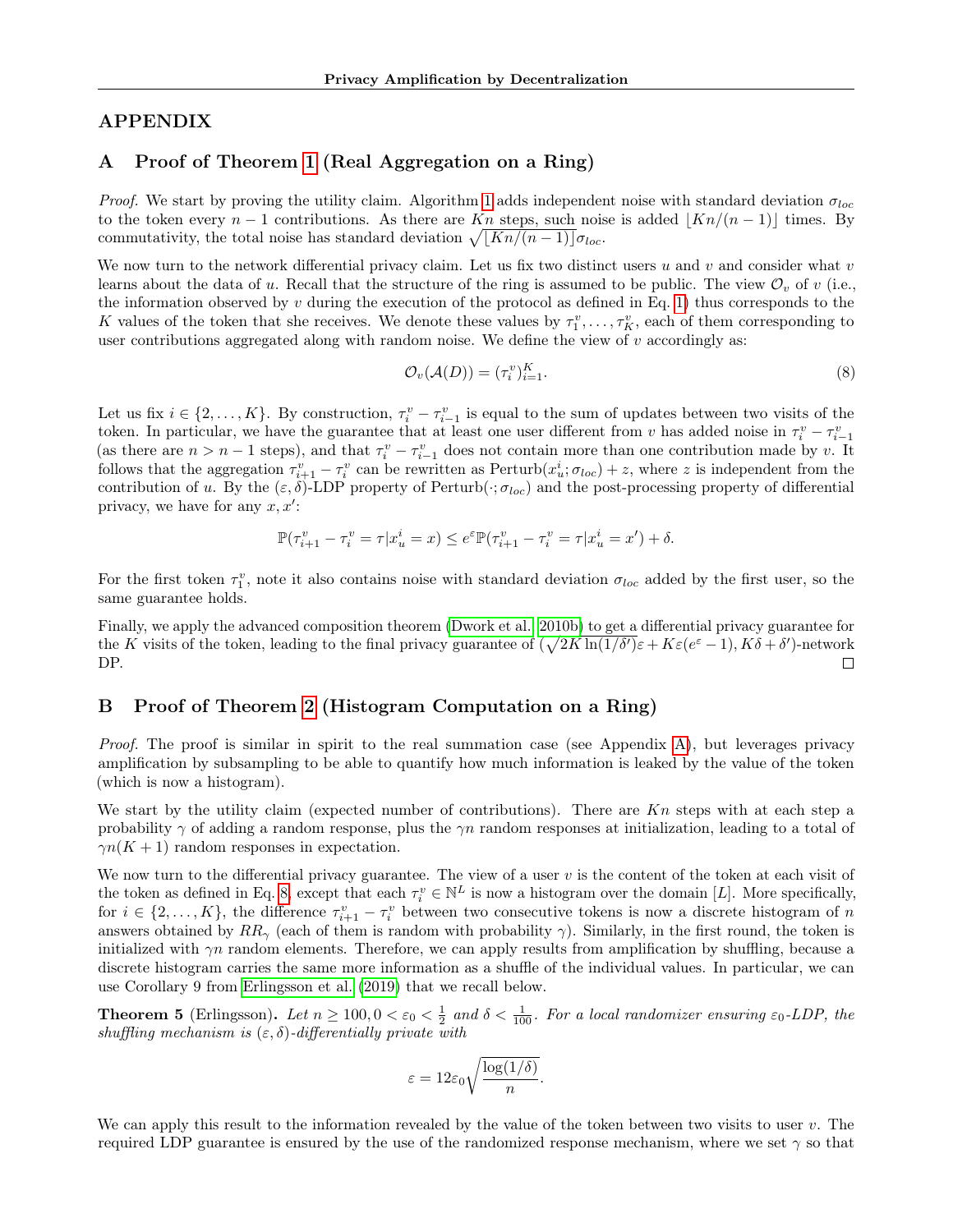$RR_{\gamma}$  satisfies  $12\varepsilon\sqrt{\frac{\log(1/\delta)}{n}}$  $\frac{(1/\theta)}{n}$ -LDP, leading to an  $(\varepsilon, \delta)$ -DP guarantee after shuffling. We conclude by the application of advanced composition [\(Dwork et al., 2010b\)](#page-9-22). П

# <span id="page-12-0"></span>C Relation between Network DP on a Ring and Pan-Privacy

In this section, we highlight an interesting connection between the specific case of network DP on a ring topology and the pan-privacy model [\(Dwork et al., 2010a\)](#page-9-24). In the pan-privacy model, raw data is processed in an online fashion by a central party. This central party is trusted to process raw data but not to store it in perpetuity, and its storage may be subject to breaches (i.e., its internal state may become visible to an adversary). It can thus be seen as an intermediate trust model between the central and local models. Connections between pan-privacy and the shuffle model have been recently studied [\(Balcer et al., 2020\)](#page-8-6), allowing in some cases to adapt algorithms from one setting to the other. Other recent work has studied the relation between pan-privacy with several breaches and the local model [\(Amin et al., 2019\)](#page-8-7).

To formally define pan-privacy, we first need to define what we mean by online algorithms. An online algorithm receives a stream of raw data and sequentially updates an internal state with one data point before deleting it. At the end of the stream, the algorithm publishes a final output based on its last internal state.

**Definition 3** (Online algorithm). An online algorithm A is defined by a sequence of internal algorithms  $A_1, \ldots$ and an output algorithm  $A_O$ . Given an input stream  $\vec{x}$ , the first internal algorithm  $A_1: \mathcal{X} \to \mathcal{I}$  maps  $x_1$  to a state  $s_1$ , and for  $i \geq 2$ ,  $\mathcal{A}_i : \mathcal{X} \times \mathcal{I} \to \mathcal{I}$  maps  $x_i$  and the previous state  $s_{i-1}$  to a new state  $s_i$ . At the end of the stream, A publishes a final output by executing  $\mathcal{A}_{\mathcal{O}} : \mathcal{I} \to \mathcal{O}$  on its final internal state. We denote by  $\mathcal{A}_{\mathcal{I}}(\vec{x})$  the internal state of  $A$  after processing stream  $\vec{x}$ .

In pan-privacy, the algorithm is trusted to process a raw data stream, but should protect its internal states against potential breaches. The moment of the update where the state is modified by a raw data point is supposed to be atomic. Hence, the observable impact of a data point is restricted to the internal state and the final output. Below, we state the standard definition of pan-privacy with a single breach, i.e., the adversary may observe a single internal state in addition to the final output. Two streams  $\vec{x}, \vec{x}'$  are said to be neighboring if they differ in at most one element.

**Definition 4** (Pan-privacy). An online algorithm A is  $(\varepsilon, \delta)$ -pan private if for every pair of neighboring streams  $\vec{x} \sim \vec{x}'$ , for every time t, and for every subset  $T \subseteq \mathcal{I} \times \mathcal{O}$ , we have:

$$
\mathbb{P}\left(\left(\mathcal{A}_{\mathcal{I}}\left(\vec{x}_{\leq t}\right), \mathcal{A}_{O}\left(\mathcal{A}_{\mathcal{I}}(\vec{x})\right)\right) \in T\right) \leq e^{\varepsilon} \cdot \mathbb{P}\left(\left(\mathcal{A}_{\mathcal{I}}\left(\vec{x}_{\leq t}'\right), \mathcal{A}_{O}\left(\mathcal{A}_{\mathcal{I}}\left(\vec{x}'\right)\right)\right) \in T\right) + \delta,
$$

where  $\vec{x}_{\leq t}$  denotes the first t elements of stream  $\vec{x}$ .

We can now make a connection between the above pan-privacy definition and our simple protocols for network DP on a ring topology introduced in Section [3,](#page-3-0) in the case where each user contributes only once  $(K = 1$  in our notations). In our network DP setting, the internal state corresponds to the value of the token and the final output is empty (or is equal to the final state of the token, if one performs an additional cycle over the ring during which the token is left unchanged to broadcast it to all users). A breach at time  $t$  (i.e., observation of internal state  $s_t$ ) corresponds to the observation of the token by the t-th user. Note also that our neighboring relation on the users' datasets is equivalent to that on data streams for the case of  $K = 1$ . Therefore, we can simulate a pan-private algorithm as a network DP algorithm on a ring.

We note that the lack of privacy gains for network DP compared to local DP when considering a ring topology with collusions (see discussion in Section [3.3\)](#page-4-4) is in line with the reduction of [Amin et al.](#page-8-7) [\(2019\)](#page-8-7), which shows that in pure pan-privacy, protection against multiple breaches is equivalent to sequentially interactive local privacy.

While network DP reduces to pan-privacy when the topology is the ring and one considers simple protocols with a single token and a single contribution per user, we emphasize that our model is more general and potentially allows superior privacy-utility trade-offs for more complex protocols and/or topologies. This is illustrated by our results on the complete graph, where breaches cannot follow an arbitrary pattern. Indeed, as a breach corresponds to sending the token to a colluding user, this risk is mitigated by the properties of the random walk: as long as the token is held by non-colluding users, the walk stays unbiased and thus does not return too quickly to colluding users. This additional structure on the potential breaches give us the room for stronger guarantees.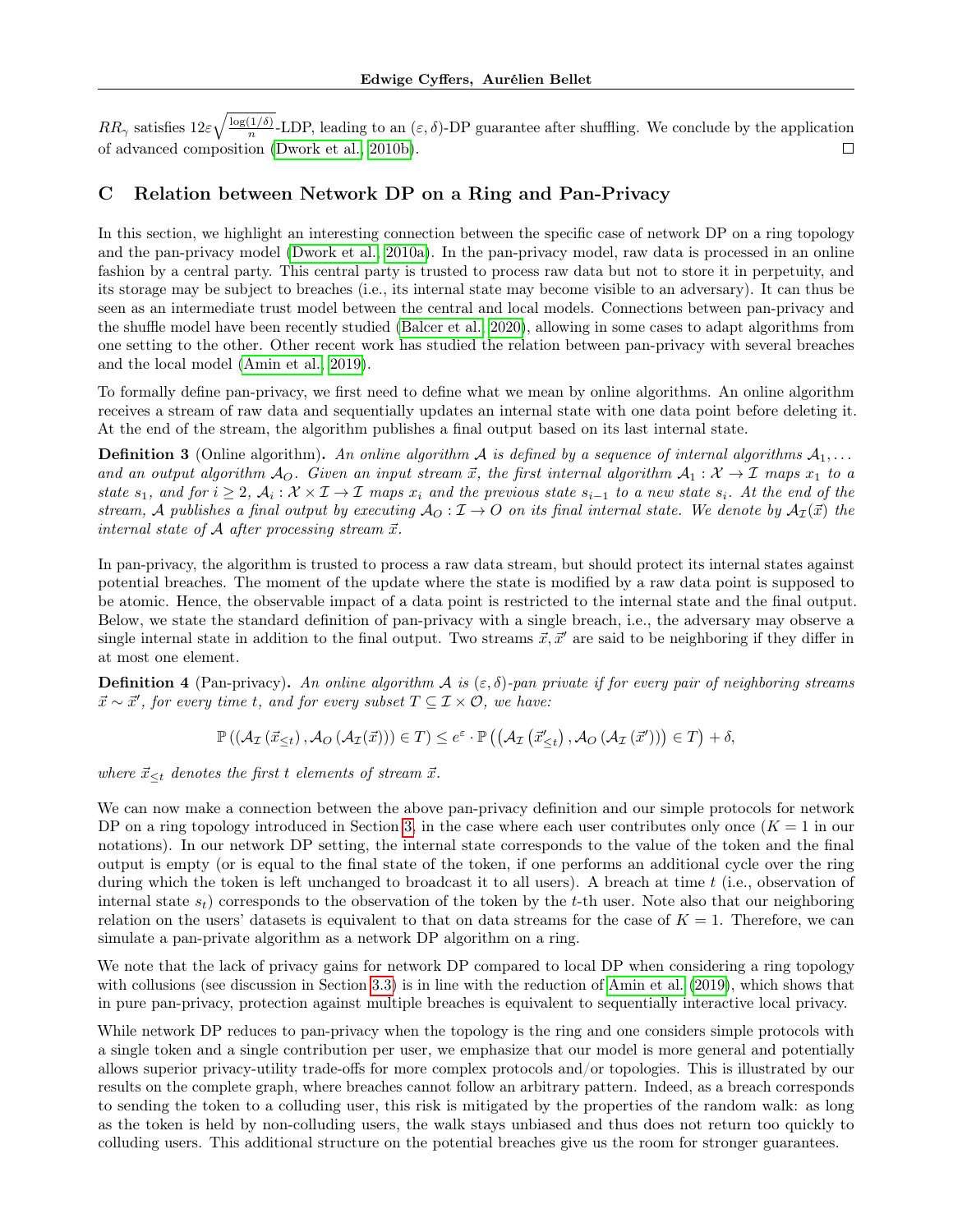### <span id="page-13-0"></span>D Proof of Theorem [3](#page-4-3) (Real Summation on the Complete Graph)

*Proof.* We will prove an  $(\varepsilon_f, \delta_f)$ -DP guarantee for Algorithm [3.](#page-4-2) We note that our proof does not require the global time counter t to be hidden from users (i.e., the result holds even if users receiving the token know how many users have added contributions to the token since its last visit).

Let us fix two distinct users u and v. We aim to quantify how much information about the private data of user u is leaked to  $v$  from the visits of the token. Recall that we assume the token path to be hidden, including the previous sender and the next receiver. We can thus define the view  $\mathcal{O}_v$  of user v by:

$$
\mathcal{O}_v(\mathcal{A}(D)) = (\tau_{k_i})_{i=1}^{T_v},\tag{9}
$$

where  $k_i$  is the *i*-th time that v receives the token,  $\tau_{k_i}$  the corresponding value of the token, and  $T_v$  the number of times that  $v$  had the token during the whole execution of the protocol.

We aim at bounding the privacy loss with respect to the contributions of u from the point of view of v. We call "cycle" the portion of the walk between two visits of the token to v. We first note that we can decompose the walk in cycles by cutting the walk at each  $k_i$ . If a contribution of u happens at time t, there is single i such a  $k_i < t < k_{i+1}$ <sup>[4](#page-13-1)</sup>. Note that the token values observed before t do not depend on the contribution of u at time t. Moreover, it is sufficient to bound the privacy loss induced by the observation of the token at  $k_{i+1}$ : indeed, by the post-processing property of DP, no additional privacy loss with respect to  $v$  will occur for observations posterior to  $k_{i+1}$ .

To allow the use of privacy amplification by subsampling results [\(Balle et al., 2018\)](#page-8-2), we will actually consider a variant of the actual walk. We assume that if n steps have occurred since the last visit of the token to  $v$ , the value of the token at that time is observed by  $v$  "for free". As the information leaked to v by the actual walk can be obtained by post-processing of this fictive walk, it is sufficient to prove privacy guarantees on the fictive walk.

The number of observations of the token by v can be bounded by the "real" observations (from actual visits of the token) plus the fictive ones. By definition, there is no more than  $T/n$  fictive observations of the token. We now bound the number of real visits of the token to v.

As the user receiving the token at a given step is chosen uniformly at random and independently from the other steps, there is a probability of  $1/n$  that the token is at v at any given step. Thus, the number of visits  $T_v$  to v follows a binomial law  $\mathcal{B}(T, 1/n)$ . We bound it by  $N_v$  with probability  $1 - \delta$  using Chernoff. Recall that the Chernoff bound allows to upper bound (with high probability) the sum of independent random variables  $X_1, \ldots, X_T$  of expected value p, for any real  $\alpha \in [0, 1]$ :

$$
\mathbb{P}\left(\sum_{i=1}^T X_i \ge (1+\alpha)Tp\right) \le e^{-\alpha^2 pT/3}.
$$

In our case, we want to upper bound the probability that the number of contributions  $T_v$  of a given user v exceeds some threshold  $N_v$  by  $\hat{\delta}$ . Using the previous bound for  $p = 1/n$  and  $\alpha = \sqrt{\frac{3n \log(1/\hat{\delta})}{T}}$  $\frac{g(1/\delta)}{T}$ , by considering the random variables equal to  $1$  it  $v$  has the token and  $0$  otherwise, we have:

$$
\mathbb{P}\bigg(T_v \geq \underbrace{\frac{T}{n} + \sqrt{\frac{3T}{n}\log(1/\hat{\delta})}}_{N_v}\bigg) \leq \hat{\delta}.
$$

Let us now upper bound the privacy loss that occurs during a fixed cycle. The information revealed to  $v$  by a cycle of size  $1 \leq m \leq n$  can be seen as a mechanism  $\mathcal{M} = \mathcal{A} \circ \mathcal{S}$ , where  $\mathcal{A}$  corresponds to the aggregation of m values with m additions of Gaussian noise, and  $S$  corresponds to subsampling with replacement m users among n values with m additions of Gaussian holse, and S corresponds to subsamping with replacement m users among (as each user is uniformly chosen at random at each step). The base mechanism A satisfies  $(\varepsilon/\sqrt{m}, \delta)$ -DP.

According to Theorem 10 from [Balle et al.](#page-8-2) [\(2018\)](#page-8-2): given n users and m the size of the cycle, the privacy of  $\mathcal{M} = \mathcal{A} \circ \mathcal{S}$  satisfies  $(\varepsilon_{cycle}, \delta_{cycle})$  with:

$$
\varepsilon_{cycle} = \log(1 + (1 - (1 - 1/n)^m)(e^{\varepsilon_{\mathcal{A}}}-1),\tag{10}
$$

<span id="page-13-1"></span><sup>&</sup>lt;sup>4</sup>If the contribution of u occurs before the first passage of the token at v, we can take  $k_i = 0$ . As for contributions occurring *after* the last passage of the token at  $v$ , they do not incur any privacy loss.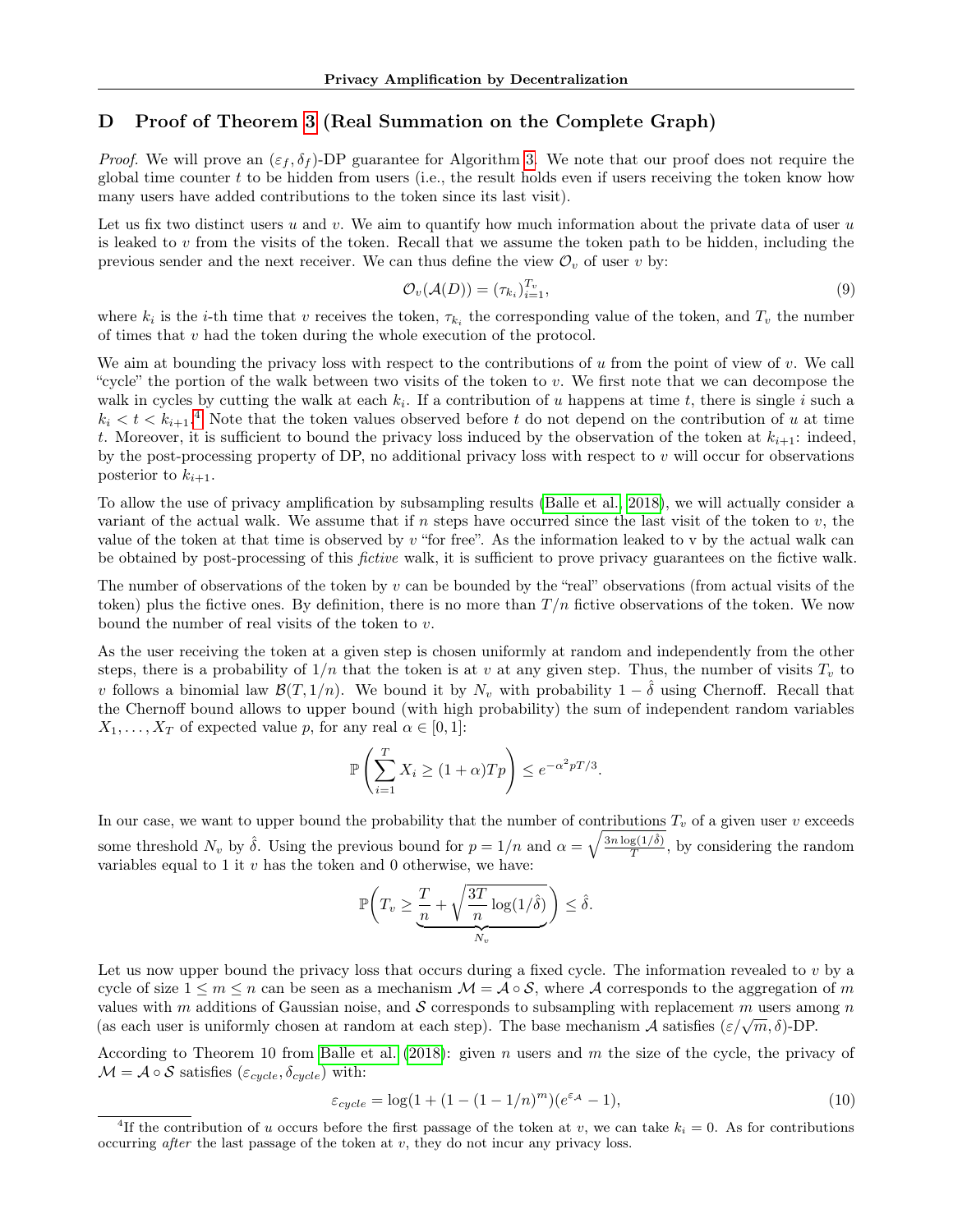<span id="page-14-1"></span>Algorithm 5 Private histogram computation on a complete graph.

Init.  $\tau \in \mathbb{N}^L$ for  $t = 1$  to  $T$  do Draw  $u \sim \mathcal{U}(1,\ldots,n)$  $y_u^k \leftarrow RR_\gamma(x_u^k)$  $\tau[y_u^k] \leftarrow \tau[y_u^k] + 1$ for  $i = 0$  to  $L - 1$  do  $\tau[i] \leftarrow \frac{\tau[i]-\gamma/L}{1-\gamma}$ return  $\tau$ 

and  $\delta_{cycle} \leq \delta_{\mathcal{A}}$ , where  $(\varepsilon_{\mathcal{A}}, \delta_{\mathcal{A}})$  is the level of DP guaranteed by A. Hence, for a cycle of size m, M satisfies  $(\varepsilon_{cycle}, \delta)$ -DP with

$$
\varepsilon_{cycle} \leq \log\left(1 + \left(1 - \left(1 - \frac{1}{n}\right)^m\right)\left(e^{\varepsilon/\sqrt{m}} - 1\right)\right)
$$

.

 $\Box$ 

Using the fact that  $\varepsilon \leq 1$ , we can upper bound  $e^{\varepsilon/\sqrt{m}} - 1$  by  $2\varepsilon/\sqrt{m}$ . Moreover, as  $1/n < 0.58$ , we have  $-\frac{3}{2n} \leq \log(1-1/n)$ . So we have

$$
1 - \exp(m \log(1 - 1/n)) \le 1 - \exp\left(-\frac{3m}{2n}\right) \le \frac{3m}{2n}.
$$

Combining the two upper bounds and the classical inequality  $log(1 + x) \leq x$  gives us:

$$
\varepsilon_{cycle} \le \frac{3\sqrt{m}\varepsilon}{n} \le \frac{3\varepsilon}{\sqrt{n}}.
$$

Hence we can upper bound the privacy loss of each cycle by  $\frac{3\varepsilon}{\sqrt{n}}$  regardless of its length m. Finally, we use advanced composition to account for the privacy losses of all  $T/n + N_v$  cycles, leading to the following bound:

$$
\varepsilon_f \leq \sqrt{\left(\frac{4T}{n} + 2\sqrt{\frac{3T}{n}\log(1/\hat{\delta})}\right)\ln(1/\delta')}\frac{3\varepsilon}{\sqrt{n}} + \sqrt{\frac{2T}{n} + \sqrt{\frac{3T}{n}\log(1/\hat{\delta})}\varepsilon(e^{3\varepsilon/\sqrt{n})} - 1)},
$$

with  $\delta_f = (N_v + T/n)\delta + \delta' + \hat{\delta}.$ 

### <span id="page-14-0"></span>E Histogram Computation on the Complete Graph

For discrete histogram computation on the complete graph, we propose Algorithm [5:](#page-14-1) when receiving the token, each user perturbs his/her contribution with L-ary randomized response, adds it to the token and forwards the token to another user chosen uniformly at random. We have the following guarantees, which provide a privacy amplification of  $O(1/\sqrt{n})$  over LDP for  $T = \Omega(n)$ .

<span id="page-14-2"></span>**Theorem 6.** Let  $\varepsilon \leq 1$ ,  $\delta > 0$  and  $n \geq 14^2 \ln(4/\delta)$ . Algorithm [5](#page-14-1) with  $\gamma = L/(e^{\varepsilon} + L - 1)$  achieves an unbiased estimate of the histogram with  $\gamma T$  expected random responses. Furthermore, it satisfies  $(\varepsilon', (N_v + \frac{T}{n})\delta + \delta' + \hat{\delta})$ network DP for all  $\delta', \hat{\delta} > 0$  with

$$
\varepsilon' \leq \sqrt{\left(\frac{4T}{n} + 2\sqrt{\frac{3T}{n}\log(1/\hat{\delta})}\right)\ln(1/\delta')} \frac{21\sqrt{\ln(4/\delta)}}{\sqrt{n}}\varepsilon + \sqrt{\frac{2T}{n} + \sqrt{\frac{3T}{n}\log(1/\hat{\delta})}\varepsilon}(e^{21\varepsilon\sqrt{\ln(4/\delta)}/\sqrt{n}}) - 1).
$$

**Remark 4.** In the proof below, we use some approximations to obtain the simple closed-form expressions of Theorem [6.](#page-14-2) These approximations however lead to the unnecessarily strong condition  $n \geq 14^2 \ln(4/\delta)$  and suboptimal constants in  $\varepsilon'$ . In concrete implementations, we can obtain tighter results by numerically evaluating the complete formulas.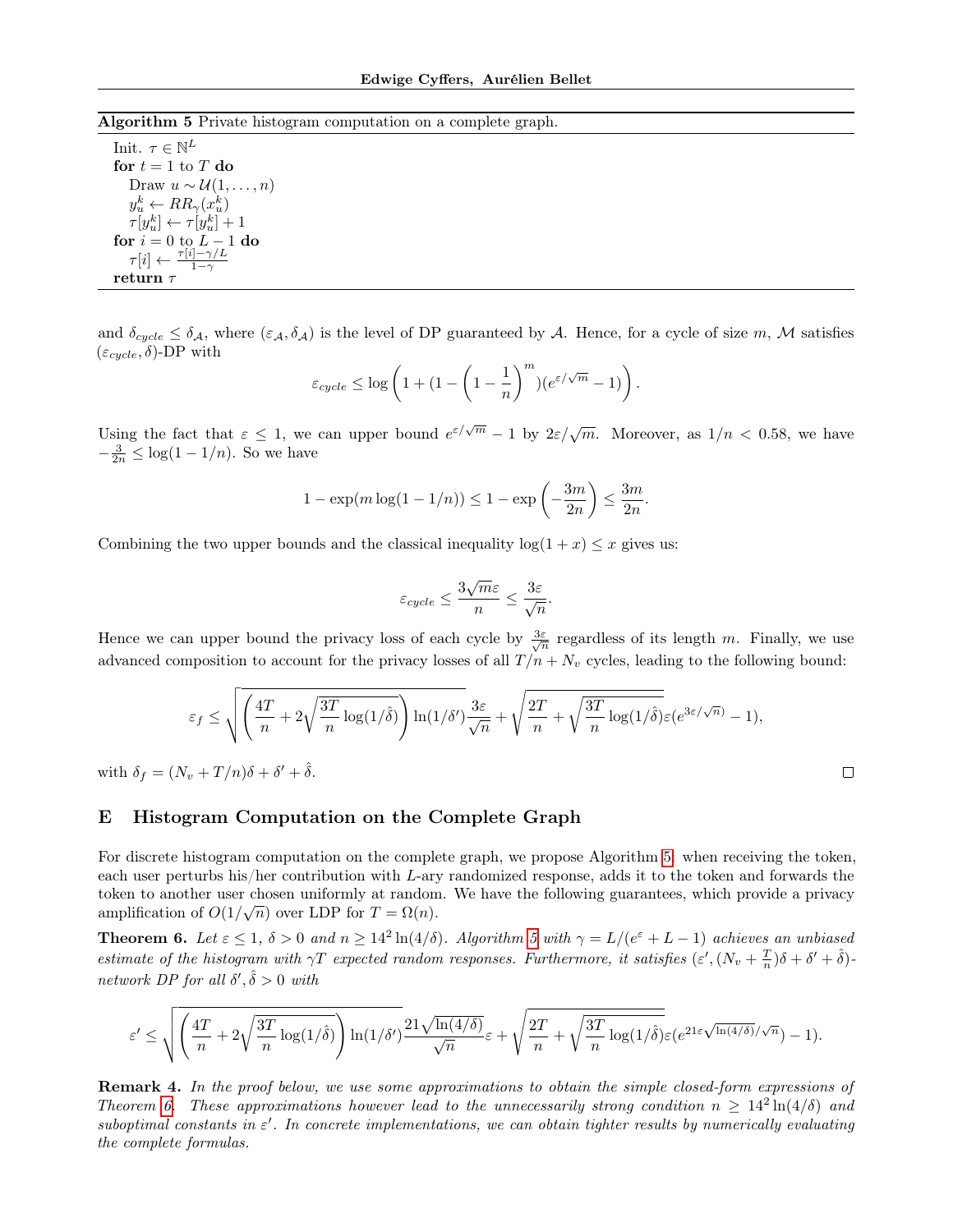Proof. The proof follows the same steps as in the case of real summation (Appendix [D\)](#page-13-0), using the same "fictive" walk trick. We only need to adapt how we bound the privacy loss of a given cycle. More precisely, keeping the same notations as in Appendix [D,](#page-13-0) we need to modify how we bound the modification of the privacy loss of  $\mathcal{A}$ . Here, A corresponds to the aggregation of some discrete contributions, which is equivalent to shuffling these contributions. We can therefore rely on privacy amplification by shuffling. Specifically here, we use the bound of [Feldman et al.](#page-9-18) [\(2020,](#page-9-18) Theorem 3.1 therein) which is more tight and holds under less restrictive assumptions than the result of [Erlingsson et al.](#page-9-16) [\(2019\)](#page-9-16). We recall the result below below.

<span id="page-15-1"></span>**Theorem 7** (Amplification by shuffling, [Feldman et al., 2020\)](#page-9-18). For any data domain X, let  $\mathcal{R}^{(i)}$  :  $\mathcal{S}^{(1)}$  ×  $\cdots \times S^{(i-1)} \times X \to S^{(i)}$  for  $i \in [n]$  (where  $S^{(i)}$  is the range space of  $\mathcal{R}^{(i)}$ ) be a sequence of algorithms such that  $\mathcal{R}^{(i)}\left(z_1,\ldots,z_{i-1},\cdot\right)$  is an  $\varepsilon_0\text{-}DP$  local randomizer for all values of auxiliary inputs  $(z_1,\ldots,z_{i-1})\in\mathcal{S}^{(1)}\times\cdots\times\mathcal{S}^{(i-1)}$ . Let  $\mathcal{A}_s: \mathcal{X}^n \to \mathcal{S}^{(1)} \times \cdots \times \mathcal{S}^{(n)}$  be the algorithm which takes as input a dataset  $(x_1, \ldots, x_n) \in \mathcal{X}^n$ , samples a uniform random permutation  $\pi$  over [n], then sequentially computes  $z_i = \mathcal{R}^{(i)}(z_1,\ldots,z_{i-1},x_{\pi(i)})$  for  $i \in [n]$  and outputs  $(z_1, \ldots, z_n)$ . Then for any  $\delta \in [0,1]$  such that  $\varepsilon_0 \leq \log\left(\frac{n}{16 \log(2/\delta)}\right)$ ,  $\mathcal{A}_s$  satisfies  $(\varepsilon_{shuff}, \delta)$ -DP with

$$
\varepsilon_{shuff} \leq \ln\left(1 + \frac{e^{\varepsilon_0} - 1}{e^{\varepsilon_0} + 1} \left(\frac{8\sqrt{e^{\varepsilon_0}\ln(4/\delta)}}{\sqrt{n}} + \frac{8e^{\varepsilon_0}}{n}\right)\right).
$$

For clarity, we propose to use a simpler expression for  $\epsilon_{shuff}$  (Eq. [11](#page-15-0) below) which makes the asymptotic amplification in  $O(1/\sqrt{n})$  explicit. However, it is possible to keep the initial form of Theorem [7](#page-15-1) for numerical applications. To derive a less tight but more tractable bound, we use the fact that  $\frac{e^x-1}{e^x+1} \leq \frac{x}{2}$ , which gives:

$$
\varepsilon_{shuff} \le \left(1 + \frac{\varepsilon_0}{2} \left( \frac{8\sqrt{e^{\varepsilon_0} \ln(4/\delta)}}{\sqrt{n}} + \frac{8e^{\varepsilon_0}}{n} \right) \right).
$$

We then use the hypothesis  $\varepsilon_0 \leq 1$  and the concavity of the logarithm to obtain the following simple bound:

<span id="page-15-0"></span>
$$
\varepsilon_{shuff} \le \frac{14\sqrt{\ln(4/\delta)}}{\sqrt{n}} \varepsilon_0. \tag{11}
$$

Here, contrary to the case of real summation, amplification by shuffling is effective only for cycles whose length  $m$ is large enough. To mitigate this issue, we remark that, since the k-ary randomized response protocol  $\mathcal A$  satisfies ε-LDP, we can always bound the privacy loss of  $\mathcal A$  by the local guarantee ε.

Let us assume that  $m \ge 14^2 \ln(4/\delta)$ . This implies that  $\frac{14\sqrt{\ln(4/\delta)}}{\sqrt{m}} \varepsilon \le 1$ . This inequality is the hypothesis needed to simplify the expression of the privacy loss with the amplification by subsampling, as in the proof of real summation:

$$
\log(1 + (1 - (1 - 1/n)^m)(e^{\frac{14\sqrt{\ln(4/\delta)}}{\sqrt{m}}\varepsilon} - 1) \le \frac{21\sqrt{\ln(4/\delta)m}}{n}\varepsilon.
$$

In particular, for every cycle,

$$
\varepsilon_{cycle} \le \min\Big(\frac{3m\varepsilon}{2n},\frac{21\sqrt{\ln(4/\delta)m}}{n}\varepsilon\Big),\,
$$

where the first term corresponds to the analysis where we use amplification by subsampling and  $\varepsilon$  for the privacy loss of A, while the second one is obtained by combining amplification by subsampling with amplification by shuffling using [\(11\)](#page-15-0) in the case of  $m \ge 14^2 \ln(4/\delta)$ . We note that the second term becomes smaller when m is larger than  $m = 14^2 \ln(4/\delta)$ . In this regime, the constraint  $\varepsilon \leq \ln\left(\frac{m}{16 \ln(2/\delta)}\right)$  required by Theorem [7](#page-15-1) is directly satisfied, as  $\varepsilon \leq \ln(\frac{14^2 \ln(4/\delta)}{16 \ln(2/\delta))}$  $\frac{14^2 \ln(4/\delta)}{16 \ln(2/\delta)}$  is less restrictive than  $\varepsilon \le 12.25$ . As we assume that  $n \ge 14^2 \ln(4/\delta)$ , the regime where the second term is larger exists. We see that the worst privacy loss is reached for a cycle of length  $n$ , for which we have:

$$
\varepsilon_{cycle} \le \frac{21\sqrt{\ln(4/\delta)}}{\sqrt{n}}\varepsilon.
$$

Using the above bound for the privacy loss of any cycle, we conclude by applying advanced composition as in the case of real aggregation. $\Box$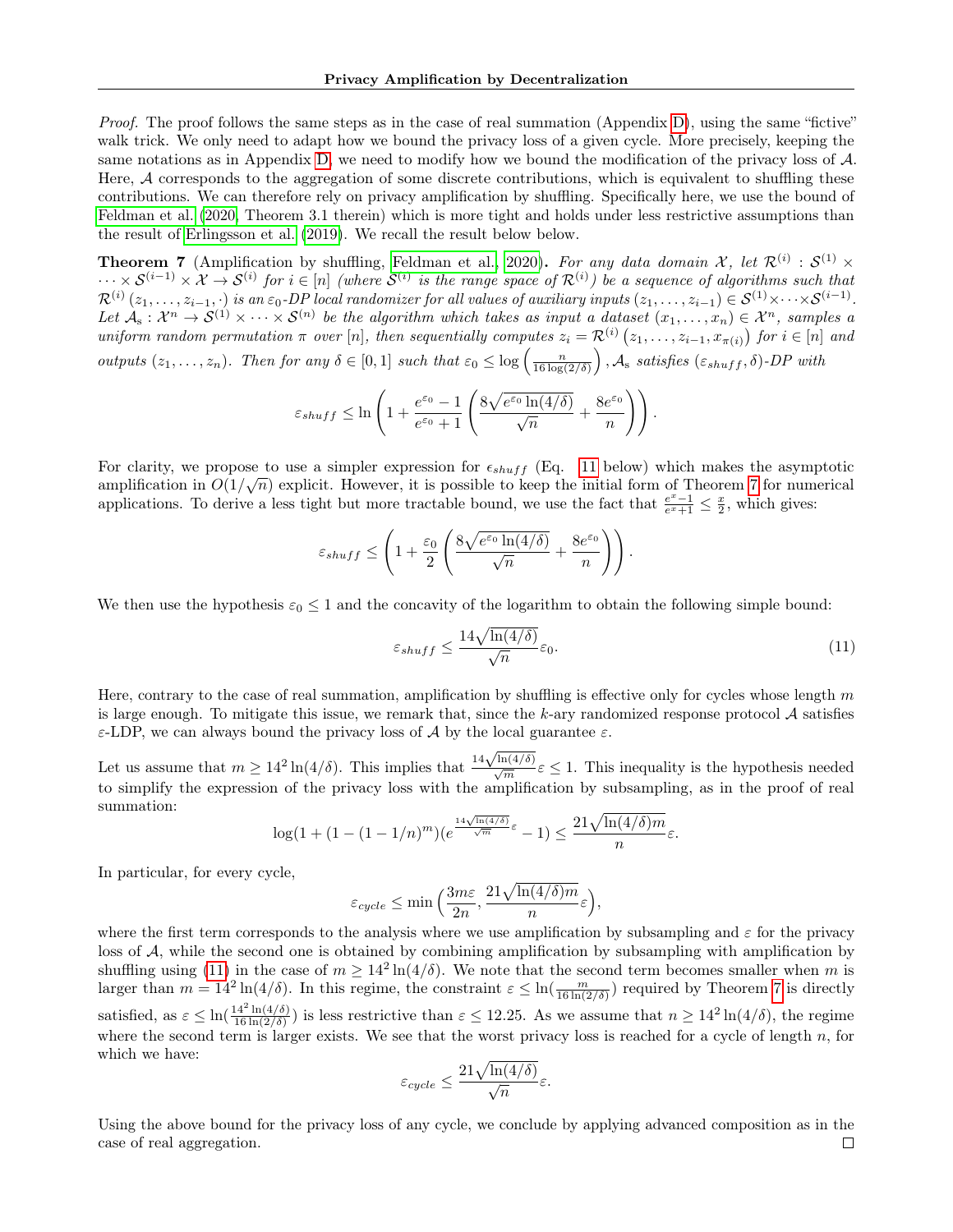# <span id="page-16-0"></span>F Proof of Theorem [4](#page-5-3) (Stochastic Gradient Descent on a Complete Graph)

Proof. The proof tracks privacy loss using Rényi Differential Privacy (RDP) [\(Mironov, 2017\)](#page-10-20) and leverages results on amplification by iteration [\(Feldman et al., 2018\)](#page-9-19). We first recall the definition of RDP and the main theorems that we will use. Then, we apply these tools to our setting and conclude by translating the resulting RDP bounds into (ε, δ)-DP.

Rényi Differential Privacy quantifies the privacy loss based on the Rényi divergence between the outputs of the algorithm on neighboring databases.

**Definition 5** (Rényi divergence). Let  $1 < \alpha < \infty$  and  $\mu, \nu$  be measures such that for all measurable set A,  $\mu(A) = 0$  implies  $\nu(A) = 0$ . The Rényi divergence of order  $\alpha$  between  $\mu$  and  $\nu$  is defined as

$$
D_{\alpha}(\mu\|\nu) = \frac{1}{\alpha - 1} \ln \int \left(\frac{\mu(z)}{\nu(z)}\right)^{\alpha} \nu(z) dz.
$$

In the following, when U and V are sampled from  $\mu$  and  $\nu$  respectively, with a slight abuse of notation we will often write  $D_{\alpha}(U||V)$  to mean  $D_{\alpha}(\mu||\nu)$ .

**Definition 6** (Rényi DP). For  $1 < \alpha \leq \infty$  and  $\varepsilon \geq 0$ , a randomized algorithm A satisfies  $(\alpha, \varepsilon)$ -Rényi differential privacy, or  $(\alpha, \varepsilon)$ -RDP, if for all neighboring data sets D and D' we have

$$
D_{\alpha}\left(\mathcal{A}(D)\|\mathcal{A}(D')\right) \leq \varepsilon.
$$

We can introduce a notion of Network-RDP accordingly.

**Definition 7** (Network Rényi DP). For  $1 < \alpha < \infty$  and  $\varepsilon > 0$ , a randomized algorithm A satisfies  $(\alpha, \varepsilon)$ -network Rényi differential privacy, or  $(\alpha, \varepsilon)$ -NRDP, if for all pairs of distinct users  $u, v \in V$  and all pairs of neighboring datasets  $D \sim_u D'$ , we have

$$
D_{\alpha}(\mathcal{O}_{v}(\mathcal{A}(D))\|\mathcal{O}_{v}(\mathcal{A}(D')))\leq\varepsilon.
$$

As in classic DP, there exists composition theorems for RDP, see [Mironov](#page-10-20) [\(2017\)](#page-10-20). We will use the following.

**Proposition 2** (Composition of RDP). If  $A_1, \ldots, A_k$  are randomized algorithms satisfying  $(\alpha, \varepsilon_1)$ -RDP,...,  $(\alpha, \varepsilon_k)$ -RDP respectively, then their composition  $(\mathcal{A}_1(S), \ldots, \mathcal{A}_k(S))$  satisfies  $(\alpha, \sum_{l=1}^k \varepsilon_l)$ -RDP. Each algorithm can be chosen adaptively, i.e., based on the outputs of algorithms that come before it.

Finally, we can translate the result of the RDP by using the following result [\(Mironov, 2017\)](#page-10-20).

<span id="page-16-2"></span>**Proposition 3** (Conversion from RDP to DP). If A satisfies  $(\alpha, \varepsilon)$ -Rényi differential privacy, then for all  $\delta \in (0,1)$  it also satisfies  $\left(\varepsilon + \frac{\ln(1/\delta)}{\varepsilon - 1}\right)$  $\left(\frac{a(1/\delta)}{\alpha-1},\delta\right)$  differential privacy.

Privacy amplification by iteration [\(Feldman et al., 2018\)](#page-9-19) captures the fact that for algorithms that consist of iterative contractive updates, not releasing the intermediate results improve the privacy guarantees for the final result. An important application of this framework is Projected Noisy Stochastic Gradient Descent (PNSGD) in the centralized setting, where the trusted curator only reveals the final model. More precisely, when iteratively updating a model with PNSGD, any given step is hidden by subsequent steps (the more subsequent steps, the better the privacy). The following result from [Feldman et al.](#page-9-19) [\(2018\)](#page-9-19) (Theorem 23 therein) formalizes this.

<span id="page-16-1"></span>**Theorem 8** (Rényi differential privacy of PNSGD). Let  $W \in \mathbb{R}^d$  be a convex set, X be an abstract data domain and  ${f'(x)}_{x\in X}$  be a family of convex L-Lipschitz and  $\beta$ -smooth function over K. Let PNSGD(D,  $w_0, \eta, \sigma$ ) be the algorithm that returns  $w_n \in W$  computed recursively from  $w_0 \in W$  using dataset  $D = \{x_1, \ldots, x_n\}$  as:

$$
w_{t+1} = \Pi_{\mathcal{W}}(w_t - \eta(\nabla f(w_t; x_{t+1}) + Z)), \quad \text{where } Z \sim \mathcal{N}(0, \sigma^2 I_d).
$$

Then for any  $\eta \leq 2/\beta, \sigma > 0, \alpha > 1, t \in [n]$ , starting point  $w_0 \in \mathcal{K}$  and  $D \in \mathcal{X}^n$ , PNSGD satisfies  $(\alpha, \frac{\alpha \varepsilon}{n+1-t})$ -RDP for its t-th input, where  $\varepsilon = \frac{2L^2}{\sigma^2}$ .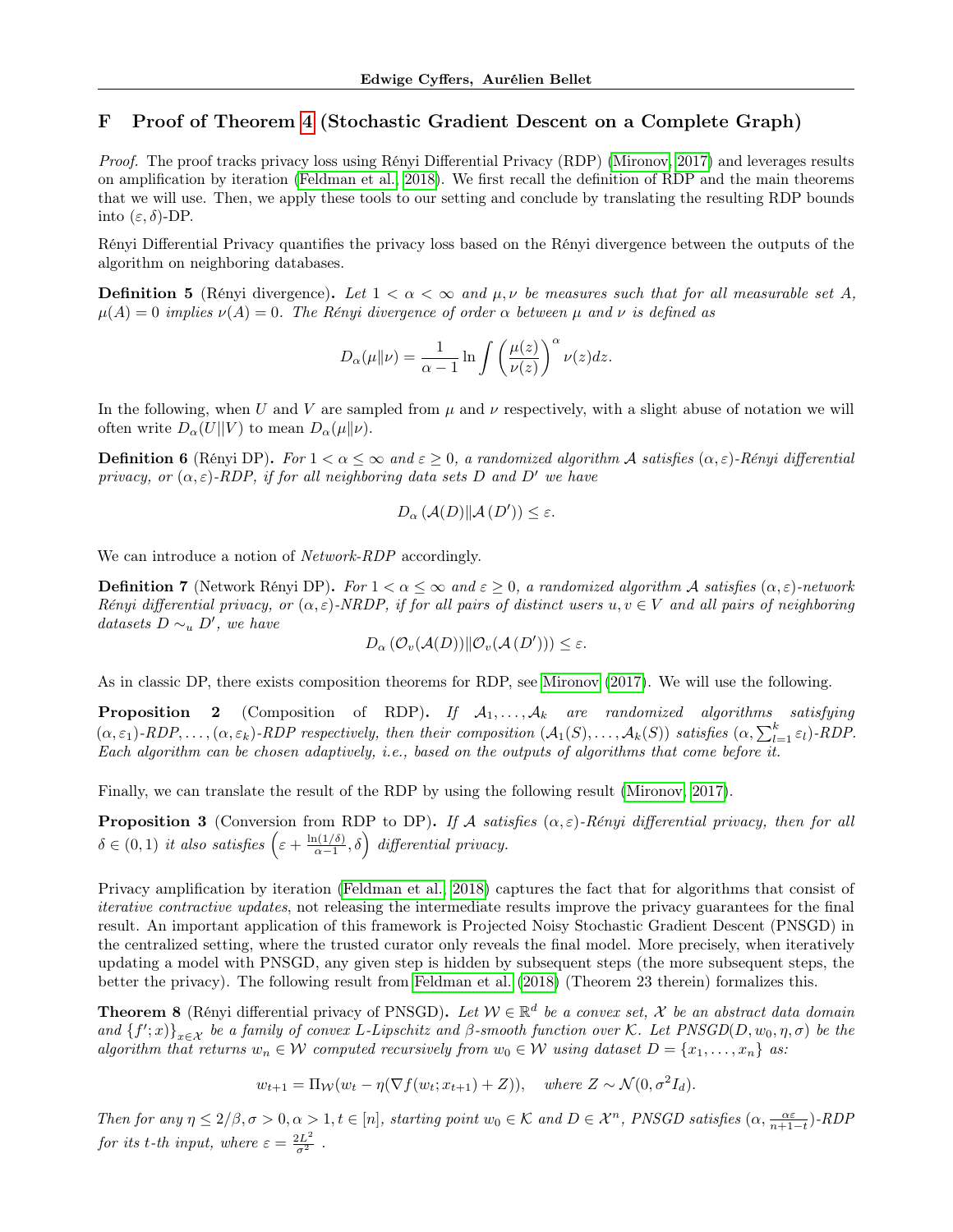In our context, we aim to leverage this result to capture the privacy amplification provided by the fact that a given user  $v$  will only observe information about the update of another user  $u$  after some steps of the random walk. To account for the fact that this number of steps will itself be random, we will use the so-called weak convexity property of the Rényi divergence [\(Feldman et al., 2018\)](#page-9-19).

<span id="page-17-0"></span>**Proposition 4** (Weak convexity of Rényi divergence). Let  $\mu_1, \ldots, \mu_m$  and  $\nu_1, \ldots, \nu_m$  be probability distributions over some domain Z such that for all  $i \in [m], D_{\alpha}(\mu_i \|\nu_i) \le c/(\alpha - 1)$  for some  $c \in (0, 1]$ . Let  $\rho$  be a probability distribution over [m] and denote by  $\mu_{\rho}$  (resp.  $\nu_{\rho}$ ) the probability distribution over Z obtained by sampling i from  $\rho$  and then outputting a random sample from  $\mu_i$  (resp.  $\nu_i$ ). Then we have:

$$
D_{\alpha}(\mu_{\rho}||\nu_{\rho}) \leq (1+c) \cdot \mathop{\mathbb{E}}_{i \sim \rho} [D_{\alpha}(\mu_i||\nu_i)].
$$

We now have all the technical tools needed to prove our result. Let us denote by  $\sigma^2 = \frac{8L^2 \ln(1.25/\delta)}{\epsilon^2}$  $\frac{(1.25/0)}{\varepsilon^2}$  the variance of the Gaussian noise added at each gradient step in Algorithm [4.](#page-5-1) Let us fix two distinct users  $u$  and  $v$ . We aim to quantify how much information about the private data of user u is leaked to v from the visits of the token. In contrast to the proofs of Theorem [3](#page-4-3) (real summation) and Theorem [6](#page-14-2) (discrete histogram computation), we will reason here on the privacy loss induced by each contribution of user u, rather than by each visit of the token through  $v$ .

Let us fix a contribution of user u at some time  $t_1$ . The view  $\mathcal{O}_v$  of user v on the entire procedure is defined as in the proof of Theorem [3.](#page-4-3) Note that the token values observed before  $t_1$  do not depend on the contribution of u at time  $t_1$ . Let  $t_2 > t_1$  be the first time that v receives the token posterior to  $t_1$ . It is sufficient to bound the privacy loss induced by the observation of the token at  $t_2$ : indeed, by the post-processing property of DP, no additional privacy loss with respect to v will occur for observations posterior to  $t_2$ .

By definition of the random walk,  $t_2$  follows a geometric law of parameter  $1/n$ , where n is the number of users. Additionally, if there is no time  $t_2$  (which can be seen as  $t_2 > T$ ), then no privacy loss occurs. Let  $Y_v$  and  $Y_v$ be the distribution followed by the token when observed by v at time t<sub>2</sub> for two neighboring datasets  $D \sim_u D'$ which only differ in the dataset of user u. For any t, let also  $X_t$  and  $X'_t$  be the distribution followed by the token at time t for two neighboring datasets  $D \sim_u D'$ . Then, we can apply Proposition [4](#page-17-0) to  $D_\alpha(Y_v||Y'_v)$  with  $c=1$ , which is ensured when  $\sigma \geq L\sqrt{2\alpha(\alpha-1)}$ , and we have:

$$
D_{\alpha}(Y_v||Y'_v) \le (1+1)\mathbb{E}_{t \sim \mathcal{G}(1/n)} D_{\alpha}(X_t||X'_t).
$$

We can now bound  $D_{\alpha}(X_t||X_t')$  for each t using Theorem [8](#page-16-1) and obtain:

$$
D_{\alpha}(Y_v||Y'_v) \leq \sum_{t=1}^{T-t_1} \frac{1}{n} (1 - \frac{1}{n})^t \frac{2\alpha L^2}{\sigma^2 t}
$$
  
 
$$
\leq \frac{2\alpha L^2}{\sigma^2 n} \sum_{t=1}^{\infty} \frac{(1-1/n)^t}{t}
$$
  
 
$$
\leq \frac{2\alpha L^2}{\sigma^2 n}.
$$

To bound the privacy loss over all the  $T_u$  contributions of user u, we use the composition property of RDP, leading to the following Network RDP guarantee.

**Lemma 1.** Let  $\alpha > 1$ ,  $\sigma \geq L\sqrt{2\alpha(\alpha-1)}$  and  $T_u$  be maximum number of contributions of a user. Then Algorithm [3](#page-4-2) satisfies  $(\alpha, \frac{4T_u \alpha L^2 \ln n}{\sigma^2 n})$ -Network Rényi DP.

We can now convert this result into an  $(\varepsilon_c, \delta_c)$ -DP statement using Proposition [3.](#page-16-2) This proposition calls for minimizing the function  $\alpha \to \varepsilon_c(\alpha)$  for  $\alpha \in (1,\infty)$ . However, recall that from our use of the weak convexity property we have the additional constraint on  $\alpha$  requiring that  $\sigma \geq L\sqrt{2\alpha(\alpha-1)}$ . This creates two regimes: for small  $\varepsilon_c$  (i.e, large  $\sigma$  and small  $T_u$ ), the minimum is not reachable, so we take the best possible  $\alpha$  within the interval, whereas we have an optimal regime for larger  $\varepsilon_c$ . This minimization can be done numerically, but for simplicity of exposition we can derive a suboptimal closed form which is the one given in Theorem [4.](#page-5-3)

To obtain this closed form, we reuse the result of [Feldman et al.](#page-9-19) [\(2018\)](#page-9-19) (Theorem 32 therein). In particular, for 10 obtain this closed form, we reuse the residence  $q = \max\left(\frac{2T_u \ln n}{n}, 2\ln(1/\delta_c)\right), \alpha = \frac{\sigma \sqrt{\ln(1/\delta_c)}}{L\sqrt{q}}$ The result of Feldman et al. (2<br>  $\frac{\ln(1/\delta_c)}{L\sqrt{q}}$  and  $\varepsilon_c = \frac{4L\sqrt{q\ln(1/\delta_c)}}{\sigma}$  $\frac{\ln(1/\delta_c)}{\sigma}$ , the conditions  $\sigma \geq L\sqrt{2\alpha(\alpha-1)}$  and  $\alpha > 2$ are satisfied. Thus, we have a bound on the privacy loss which holds the two regimes thanks to the definition of q.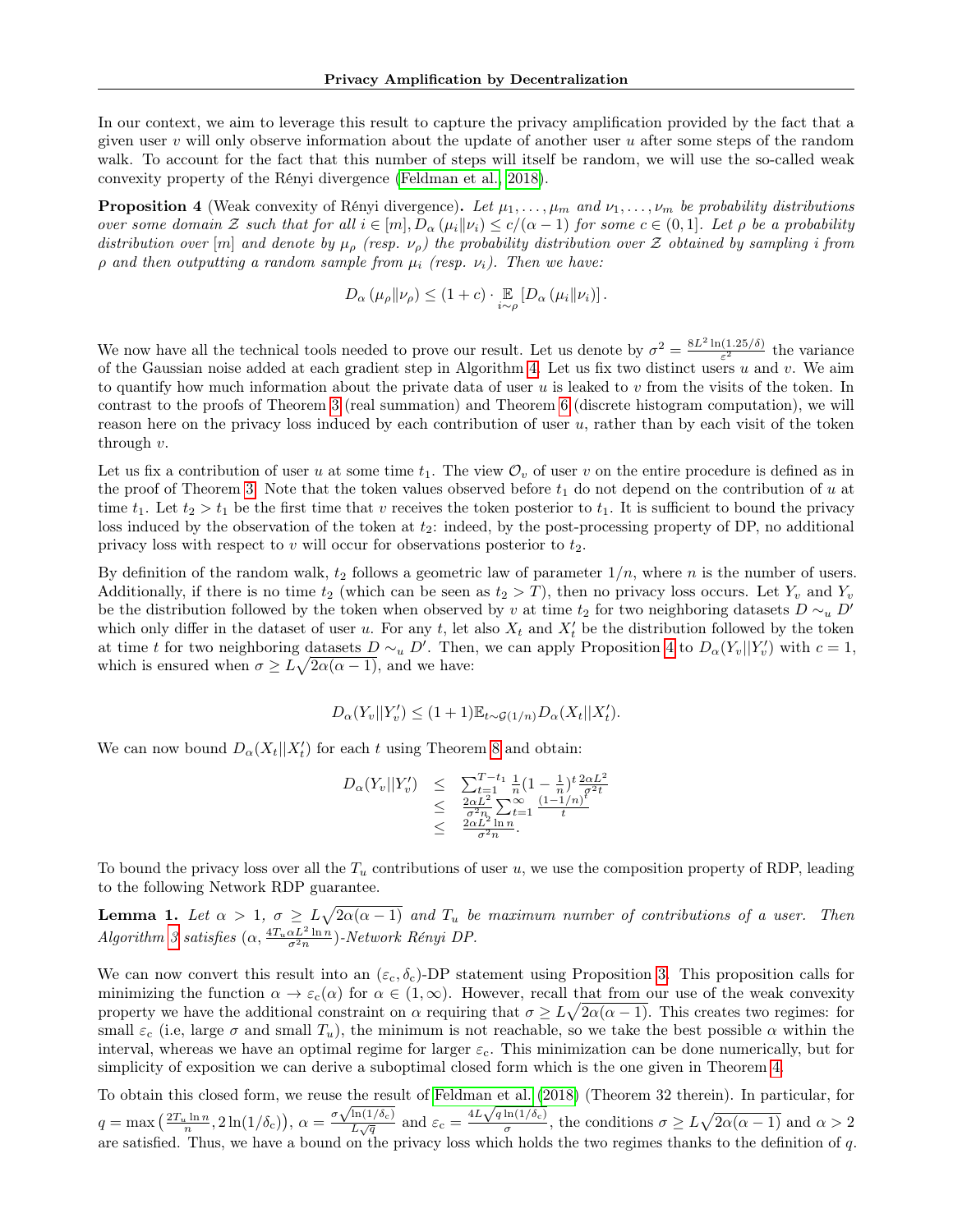Finally, we bound  $T_u$  by  $N_u = \frac{T}{n} + \sqrt{\frac{3T}{n} \log(1/\hat{\delta})}$  with probability  $1 - \hat{\delta}$  as done in the previous proofs for real summation and discrete histograms. Setting  $\varepsilon' = \varepsilon_c$  and  $\delta' = \delta_c + \hat{\delta}$  concludes the proof.  $\Box$ 

**Remark 5** (Tighter numerical bounds). As mentioned in the proof, we can compute a tighter bound for small  $\sigma$ when the optimal  $\alpha$  violates the constraints on  $\sigma$ . In this case, we set  $\alpha$  to its limit such that  $\sigma = L\sqrt{2\alpha(\alpha-1)}$ and deduce a translation into  $(\varepsilon_c, \delta_c)$ -differential privacy. This is useful when  $q \neq \frac{2N_u \ln n}{n}$ , i.e., situations where the number of contributions of a user is smaller than the number of users.

In particular, we use this method in our experiments of Section [5.2.](#page-7-2) In that case, we have a fixed  $(\varepsilon_c, \delta_c)$ -DP constraint and want to find the minimum possible  $\sigma$  that ensures this privacy quarantee. We start with a small candidate for  $\sigma$  and compute the associated privacy loss as explained above. We then increase it iteratively until the resulting  $\varepsilon_c$  is small enough.

### <span id="page-18-0"></span>G Lifting the Assumption of Hidden Sender/Receiver

In the analysis of Section [4,](#page-4-0) we assumed that a user does not know the identity of the previous (sender) or next (receiver) user in the walk. We discuss here how we can lift this assumption. Our approach is based on separately bounding the privacy loss of contributions that are adjacent to a given user (*spotted contributions*), as these contributions do not benefit from any privacy amplification if the identity of the sender/receiver is known. We first compute the privacy loss resulting from spotted contributions, then discuss in which regimes this term becomes negligible in the total theoretical privacy loss, and finally how to deal with it empirically.

**Definition 8** (Spotted contribution). For a walk on the complete graph, we define a spotted contribution of  $u$ with respect to v as a contribution of u that is directly preceded or followed by a contribution of v.

A spotted contribution has a privacy loss bounded by  $\varepsilon$ , as we still have the privacy guarantee given by the local randomizer, but no further amplification of privacy. Thus, we need to bound the number of contributions for a given vertex u to be spotted by another user v. As in the proofs of Theorem [3,](#page-4-3) Theorem [4](#page-5-3) and Theorem [6,](#page-14-2) we bound the number of contributions of u by  $N_u$  using Chernoff. Now, for each of these contributions, the probability of being spotted is  $2/n$ , so the number of spotted contributions follows a binomial law of parameter  $\mathcal{B}(N_u, 2/n)$ . We then use once again Chernoff to bound the number of spotted contributions with probability  $\delta$ , and use either simple or advanced composition. This leads to the following bound for the privacy loss associated with spotted contributions.

**Lemma 2** (Privacy loss of spotted contributions). For a random walk with  $N_u$  contributions of user u, the privacy loss induced by spotted contributions is bounded with probability  $1 - \delta$  by:

• 
$$
\varepsilon_s = \sqrt{\left(\frac{2N_u}{n} + \sqrt{\frac{6N_u}{n}\log(1/\tilde{\delta})}\right) \log(1/\delta')} \varepsilon + \left(\frac{2N_u}{n} + \sqrt{\frac{6N_u}{n}\log(1/\tilde{\delta})}\right) \varepsilon (e^{\varepsilon} - 1)
$$
 with advanced composition,  
\n•  $\varepsilon_s = \left(\frac{2N_u}{n} + \sqrt{\frac{6N_u}{n}\log(1/\tilde{\delta})}\right) \varepsilon$  with simple composition.

The above term (along with  $\tilde{\delta}$ ) should be added to the total privacy loss to take into account the knowledge of the previous and next user. The difficulty comes from the fact that the number of spotted contributions has a high variance if the number of contributions per user is small compared to the number of users. We already observed this when bounding the number of contributions per user, where the worst case is far from the expected value (see Figure [1a\)](#page-7-0). Here, the price to pay is higher as the square root dominates the expression in the regime where  $T = o(n^2)$ . However, for  $T = \Omega(n^2)$ , the spotted contribution term becomes negligible and we recover the same order of privacy amplification as in Theorem [3,](#page-4-3) Theorem [4](#page-5-3) and Theorem [6.](#page-14-2)

The derivations above provide a way to bound the impact of spotted contributions theoretically, but we can also deal with it empirically. In practical implementations, one can also enforce a bound on the number of times that an edge can be used, and dismiss it afterwards, with limited impact on the total privacy loss. Another option to keep the same formal guarantees is to replace real contributions with only noise when an edge has exceeded the bound. These "fake contributions" seldom happen in practice and thus do not harm the convergence.